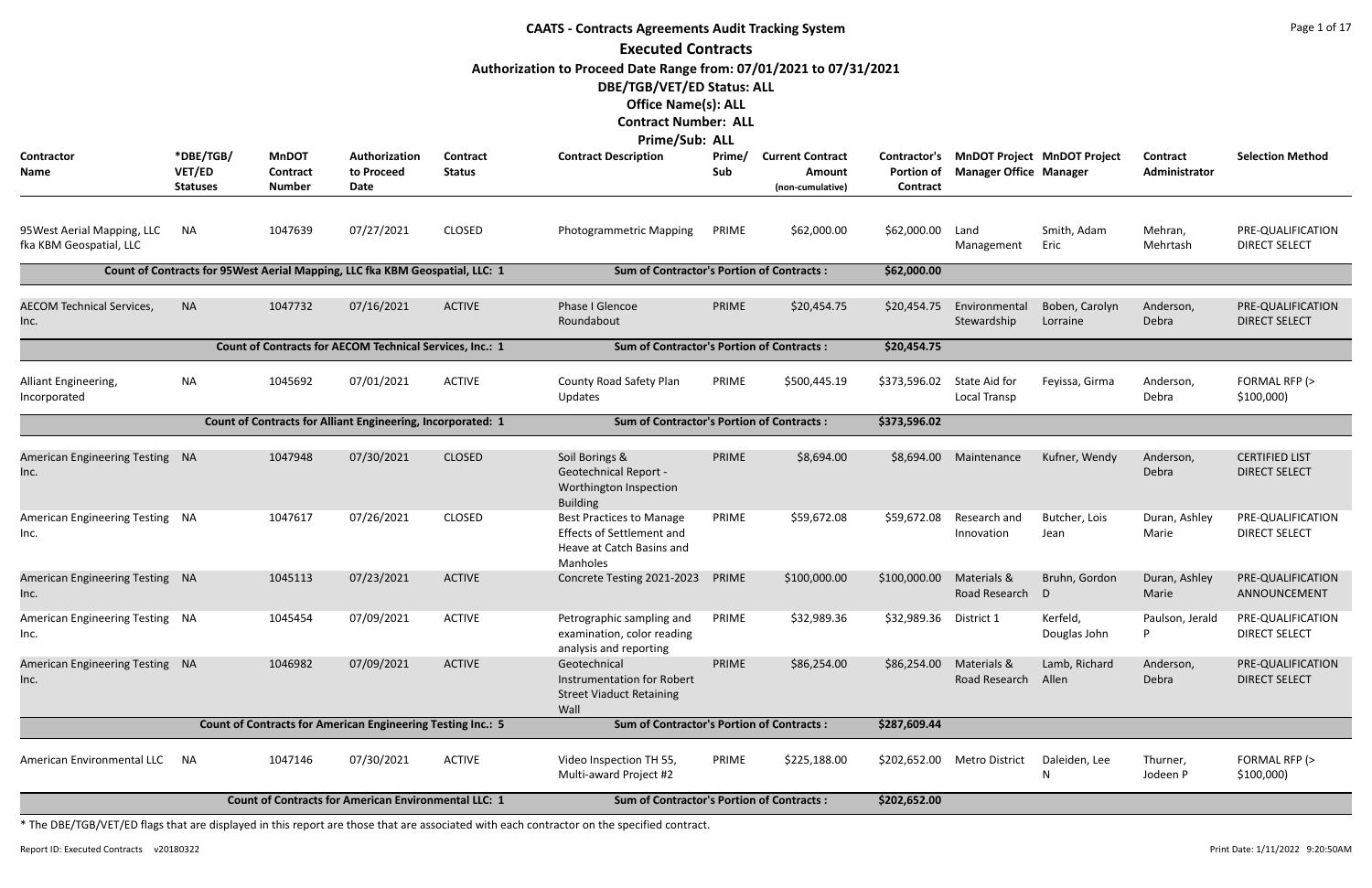|                                                                                          |                                        |                                                  |                                                                  |                           | <b>CAATS - Contracts Agreements Audit Tracking System</b>                                                                                                                       |               |                                                       |                                        |                               |                                    |                           | Page 2 of 17                                 |
|------------------------------------------------------------------------------------------|----------------------------------------|--------------------------------------------------|------------------------------------------------------------------|---------------------------|---------------------------------------------------------------------------------------------------------------------------------------------------------------------------------|---------------|-------------------------------------------------------|----------------------------------------|-------------------------------|------------------------------------|---------------------------|----------------------------------------------|
|                                                                                          |                                        |                                                  |                                                                  |                           | <b>Executed Contracts</b>                                                                                                                                                       |               |                                                       |                                        |                               |                                    |                           |                                              |
|                                                                                          |                                        |                                                  |                                                                  |                           | Authorization to Proceed Date Range from: 07/01/2021 to 07/31/2021<br>DBE/TGB/VET/ED Status: ALL<br><b>Office Name(s): ALL</b><br><b>Contract Number: ALL</b><br>Prime/Sub: ALL |               |                                                       |                                        |                               |                                    |                           |                                              |
| <b>Contractor</b><br><b>Name</b>                                                         | *DBE/TGB/<br>VET/ED<br><b>Statuses</b> | <b>MnDOT</b><br><b>Contract</b><br><b>Number</b> | Authorization<br>to Proceed<br><b>Date</b>                       | Contract<br><b>Status</b> | <b>Contract Description</b>                                                                                                                                                     | Prime/<br>Sub | <b>Current Contract</b><br>Amount<br>(non-cumulative) | Contractor's<br>Portion of<br>Contract | <b>Manager Office Manager</b> | <b>MnDOT Project MnDOT Project</b> | Contract<br>Administrator | <b>Selection Method</b>                      |
| Anderson Engineering of<br>Minnesota, LLC                                                | <b>VET</b>                             | 1046155                                          | 07/09/2021                                                       | <b>ACTIVE</b>             | Final Design Plan Set                                                                                                                                                           | <b>SUB</b>    | \$592,898.94                                          | \$8,908.00                             | District 7                    | Thibert,<br>Mathew A               | Museus, Susan             | PRE-QUALIFICATION<br>ANNOUNCEMENT            |
|                                                                                          |                                        |                                                  | Count of Contracts for Anderson Engineering of Minnesota, LLC: 1 |                           | <b>Sum of Contractor's Portion of Contracts:</b>                                                                                                                                |               |                                                       | \$8,908.00                             |                               |                                    |                           |                                              |
| Athey Creek Consultants, LLC                                                             | NA                                     | 1047785                                          | 07/30/2021                                                       | <b>ACTIVE</b>             | <b>Program Support Services</b><br>for the<br>North/West Passage<br>Pooled Fund Research<br>Program                                                                             | PRIME         | \$99,898.64                                           | \$99,898.64                            | Research and<br>Innovation    | Sindt, Matthew<br>George           | Brand, Melissa<br>Marie   | PRE-QUALIFICATION<br><b>DIRECT SELECT</b>    |
|                                                                                          |                                        |                                                  | Count of Contracts for Athey Creek Consultants, LLC: 1           |                           | <b>Sum of Contractor's Portion of Contracts:</b>                                                                                                                                |               |                                                       | \$99,898.64                            |                               |                                    |                           |                                              |
| Axim Geospatial, LLC fka<br><b>Continental Mapping</b>                                   | <b>NA</b>                              | 1047626                                          | 07/26/2021                                                       | <b>CLOSED</b>             | Photogrammetric Services                                                                                                                                                        | PRIME         | \$86,750.00                                           | \$86,750.00                            | Land<br>Management            | McLane,<br>Michael Joseph          | Mehran,<br>Mehrtash       | PRE-QUALIFICATION<br><b>DIRECT SELECT</b>    |
| Count of Contracts for Axim Geospatial, LLC fka Continental Mapping Consultants, Inc.: 1 |                                        |                                                  |                                                                  |                           | <b>Sum of Contractor's Portion of Contracts:</b>                                                                                                                                |               |                                                       | \$86,750.00                            |                               |                                    |                           |                                              |
| Ayres Associates, Inc.                                                                   | <b>NA</b>                              | 1047625                                          | 07/20/2021                                                       | <b>ACTIVE</b>             | Photogrammetric Services                                                                                                                                                        | PRIME         | \$99,400.00                                           | \$99,400.00                            | Land<br>Management            | Krey, Bonnie Jo                    | Smith, Adam<br>Eric       | PRE-QUALIFICATION<br><b>DIRECT SELECT</b>    |
| Ayres Associates, Inc.                                                                   | <b>NA</b>                              | 1047630                                          | 07/16/2021                                                       | <b>CLOSED</b>             | Photogrammetric Services                                                                                                                                                        | PRIME         | \$94,400.00                                           | \$94,400.00                            | Land<br>Management            | Krey, Bonnie Jo                    | Mehran,<br>Mehrtash       | PRE-QUALIFICATION<br><b>DIRECT SELECT</b>    |
|                                                                                          |                                        |                                                  | Count of Contracts for Ayres Associates, Inc.: 2                 |                           | <b>Sum of Contractor's Portion of Contracts:</b>                                                                                                                                |               |                                                       | \$193,800.00                           |                               |                                    |                           |                                              |
| Bay West, LLC                                                                            | <b>NA</b>                              | 1047645                                          | 07/12/2021                                                       | <b>ACTIVE</b>             | <b>Regulated Materials</b><br>Removal Parcel #5: 604<br>Stevens Ave W. Rushford,<br><b>MN</b>                                                                                   | PRIME         | \$23,532.50                                           | \$23,532.50                            | Environmental<br>Stewardship  | Klein,<br>Jacqueline               | Anderson,<br>Debra        | PRE-QUALIFICATION<br><b>DIRECT SELECT</b>    |
|                                                                                          |                                        |                                                  | <b>Count of Contracts for Bay West, LLC: 1</b>                   |                           | <b>Sum of Contractor's Portion of Contracts:</b>                                                                                                                                |               |                                                       | \$23,532.50                            |                               |                                    |                           |                                              |
| <b>Bloom Companies, LLC</b>                                                              | <b>DBE</b>                             | 1047351                                          | 07/26/2021                                                       | <b>IN AUDIT</b>           | Quick Call Inspection and<br>Compliance #2b                                                                                                                                     | PRIME         | \$49,873.13                                           | \$49,873.13                            | <b>Metro District</b>         | Lindeberg,<br>Mark J               | Traxler,<br>Leonard A     | <b>QUICK CALL</b><br>$( $25,001 - $100,000)$ |
| Bloom Companies, LLC                                                                     | DBE                                    | 1047388                                          | 07/12/2021                                                       | <b>ACTIVE</b>             | Quick Call Design for OAE,<br>Group #2                                                                                                                                          | PRIME         | \$49,682.88                                           | \$45,807.30                            | <b>Metro District</b>         | Lindeberg,<br>Mark J               | Thurner,<br>Jodeen P      | <b>QUICK CALL</b><br>(\$25,001-\$100,000)    |
|                                                                                          |                                        |                                                  | <b>Count of Contracts for Bloom Companies, LLC: 2</b>            |                           | <b>Sum of Contractor's Portion of Contracts:</b>                                                                                                                                |               |                                                       | \$95,680.43                            |                               |                                    |                           |                                              |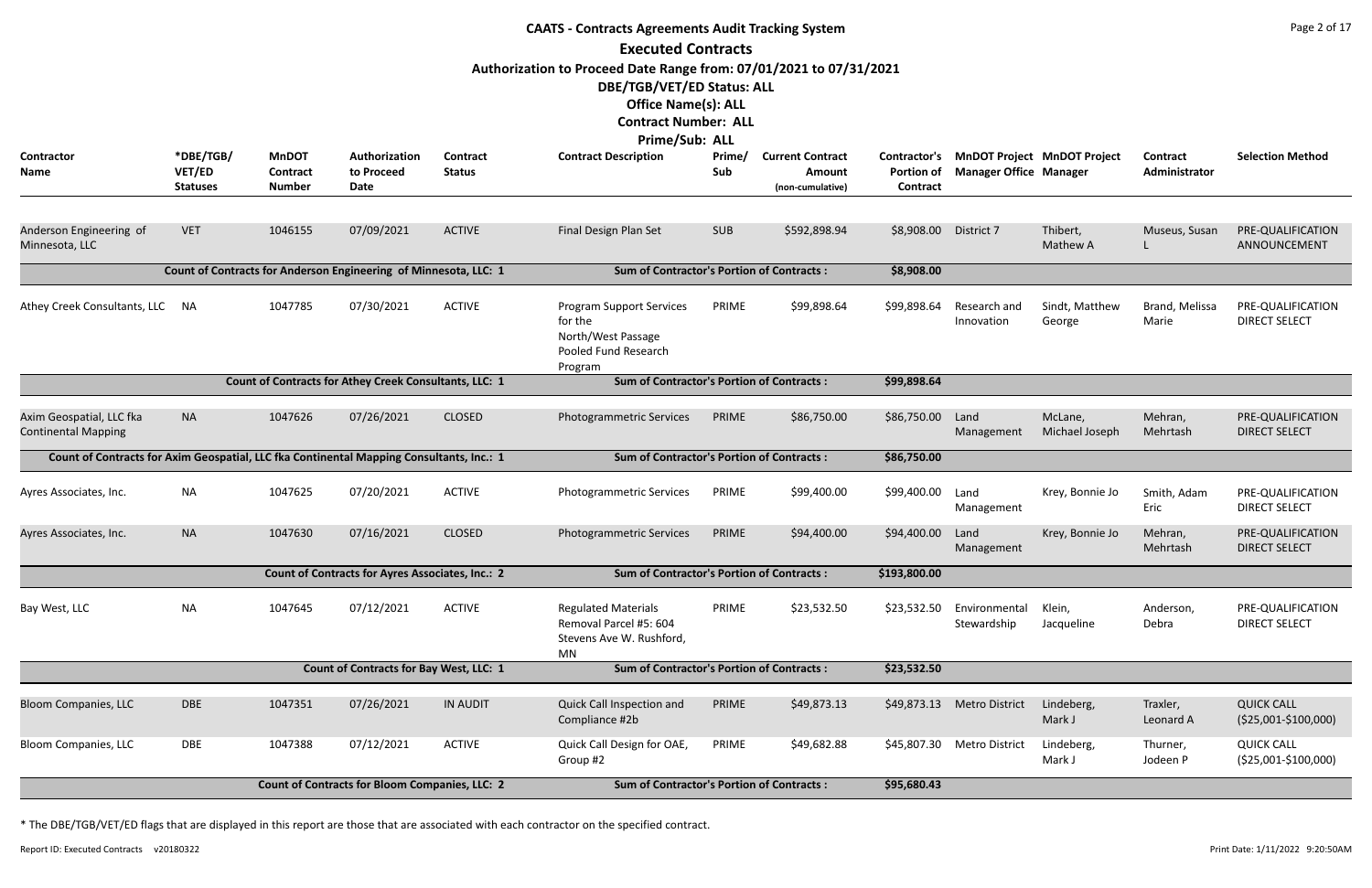|                                   |                                        |                                                             |                                                    |                           | <b>CAATS - Contracts Agreements Audit Tracking System</b>                                                                            |               |                                                       |                                                      |                               |                                    |                                  | Page 3 of 17                                |
|-----------------------------------|----------------------------------------|-------------------------------------------------------------|----------------------------------------------------|---------------------------|--------------------------------------------------------------------------------------------------------------------------------------|---------------|-------------------------------------------------------|------------------------------------------------------|-------------------------------|------------------------------------|----------------------------------|---------------------------------------------|
|                                   |                                        |                                                             |                                                    |                           | <b>Executed Contracts</b>                                                                                                            |               |                                                       |                                                      |                               |                                    |                                  |                                             |
|                                   |                                        |                                                             |                                                    |                           | Authorization to Proceed Date Range from: 07/01/2021 to 07/31/2021                                                                   |               |                                                       |                                                      |                               |                                    |                                  |                                             |
|                                   |                                        |                                                             |                                                    |                           | DBE/TGB/VET/ED Status: ALL                                                                                                           |               |                                                       |                                                      |                               |                                    |                                  |                                             |
|                                   |                                        |                                                             |                                                    |                           | <b>Office Name(s): ALL</b>                                                                                                           |               |                                                       |                                                      |                               |                                    |                                  |                                             |
|                                   |                                        |                                                             |                                                    |                           | <b>Contract Number: ALL</b>                                                                                                          |               |                                                       |                                                      |                               |                                    |                                  |                                             |
|                                   |                                        |                                                             |                                                    |                           | Prime/Sub: ALL                                                                                                                       |               |                                                       |                                                      |                               |                                    |                                  |                                             |
| Contractor<br>Name                | *DBE/TGB/<br>VET/ED<br><b>Statuses</b> | <b>MnDOT</b><br>Contract<br><b>Number</b>                   | Authorization<br>to Proceed<br>Date                | Contract<br><b>Status</b> | <b>Contract Description</b>                                                                                                          | Prime/<br>Sub | <b>Current Contract</b><br>Amount<br>(non-cumulative) | <b>Contractor's</b><br><b>Portion of</b><br>Contract | <b>Manager Office Manager</b> | <b>MnDOT Project MnDOT Project</b> | <b>Contract</b><br>Administrator | <b>Selection Method</b>                     |
| Bohnsack Law Office, L.L.C.       | <b>NA</b>                              | 1047648                                                     | 07/07/2021                                         | <b>CLOSED</b>             | Research and prepare 34<br>new titles in Wadena<br>county.                                                                           | PRIME         | \$16,000.00                                           | \$16,000.00                                          | Land<br>Management            | Anderson<br>Bultema,               | Johnson,<br>Ambur L.             | PRE-QUALIFICATION<br><b>DIRECT SELECT</b>   |
|                                   |                                        | Count of Contracts for Bohnsack Law Office, L.L.C.: 1       |                                                    |                           | <b>Sum of Contractor's Portion of Contracts:</b>                                                                                     |               |                                                       | \$16,000.00                                          |                               |                                    |                                  |                                             |
| Bolton & Menk, Inc.               | <b>NA</b>                              | 1047716                                                     | 07/20/2021                                         | <b>ACTIVE</b>             | Region 7W Long Range<br><b>Transportation Plan</b><br>Update                                                                         | PRIME         | \$99,993.86                                           | \$99,993.86                                          | District 3                    | Cruikshank,<br>Thomas              | Arneson, Kelly<br>A              | PRE-QUALIFICATION<br><b>DIRECT SELECT</b>   |
| Bolton & Menk, Inc.               | <b>NA</b>                              | 1046155                                                     | 07/09/2021                                         | <b>ACTIVE</b>             | Final Design Plan Set                                                                                                                | <b>SUB</b>    | \$592,898.94                                          | \$168,522.32 District 7                              |                               | Thibert,<br>Mathew A               | Museus, Susan                    | PRE-QUALIFICATION<br>ANNOUNCEMENT           |
|                                   |                                        |                                                             | Count of Contracts for Bolton & Menk, Inc.: 2      |                           | <b>Sum of Contractor's Portion of Contracts:</b>                                                                                     |               |                                                       | \$268,516.18                                         |                               |                                    |                                  |                                             |
| <b>Braun Intertec Corporation</b> | NA                                     | 1047683                                                     | 07/20/2021                                         | <b>IN AUDIT</b>           | Soil Boring                                                                                                                          | PRIME         | \$77,692.00                                           | \$77,692.00                                          | Materials &<br>Road Research  | Lamb, Richard<br>Allen             | Lamb, Richard<br>Allen           | PRE-QUALIFICATION<br><b>DIRECT SELECT</b>   |
| <b>Braun Intertec Corporation</b> | <b>NA</b>                              | 1047822                                                     | 07/20/2021                                         | <b>ACTIVE</b>             | <b>Regulated Waste Removal</b><br>Oversight for Bridge<br>Rehabilitation                                                             | PRIME         | \$4,370.40                                            | \$4,370.40                                           | Environmental<br>Stewardship  | Swanson,<br>Victoria Ann           | Anderson,<br>Debra               | PRE-QUALIFICATION<br><b>DIRECT SELECT</b>   |
| <b>Braun Intertec Corporation</b> | <b>NA</b>                              | 1047717                                                     | 07/16/2021                                         | <b>ACTIVE</b>             | Special Provisions,<br><b>Response Action</b><br>Plan/Construction<br>Contingency Plan, and<br>Phase II Drilling<br>Investigation    | PRIME         | \$98,054.50                                           | \$98,054.50                                          | Environmental<br>Stewardship  | Ustipak, Kelsi<br>Rae              | Anderson,<br>Debra               | PRE-QUALIFICATION<br><b>DIRECT SELECT</b>   |
| <b>Braun Intertec Corporation</b> | <b>NA</b>                              | 1047815                                                     | 07/15/2021                                         | <b>ACTIVE</b>             | <b>Northfield Truck Station</b><br><b>Asbestos and Hazardous</b><br><b>Waste Abatement</b><br>Oversight (Construction<br>Monitoring) | PRIME         | \$65,747.00                                           | \$65,747.00                                          | Environmental<br>Stewardship  | Klein,<br>Jacqueline               | Anderson,<br>Debra               | PRE-QUALIFICATION<br><b>DIRECT SELECT</b>   |
| <b>Braun Intertec Corporation</b> | <b>NA</b>                              | 1047730                                                     | 07/14/2021                                         | <b>ACTIVE</b>             | Response Action Plan,<br>Special Provisions, and<br><b>Agency Submittal</b>                                                          | PRIME         | \$19,268.00                                           | \$19,268.00                                          | Environmental<br>Stewardship  | Boben, Carolyn<br>Lorraine         | Anderson,<br>Debra               | PRE-QUALIFICATION<br><b>DIRECT SELECT</b>   |
|                                   |                                        | <b>Count of Contracts for Braun Intertec Corporation: 5</b> |                                                    |                           | <b>Sum of Contractor's Portion of Contracts:</b>                                                                                     |               |                                                       | \$265,131.90                                         |                               |                                    |                                  |                                             |
| CBS Squared, Inc.                 | <b>DBE</b>                             | 1035062W02 07/08/2021                                       |                                                    | <b>ACTIVE</b>             | US 169 Mill and Overlay<br>and US 10 Little Falls<br><b>Bypass</b>                                                                   | <b>SUB</b>    | \$327,556.73                                          | \$49,367.50 District 3                               |                               | Odegaard, Terri<br>Lee             | Arneson, Kelly<br>A              | <b>MASTER CONTRACT</b><br><b>WORK ORDER</b> |
|                                   |                                        |                                                             | <b>Count of Contracts for CBS Squared, Inc.: 1</b> |                           | <b>Sum of Contractor's Portion of Contracts:</b>                                                                                     |               |                                                       | \$49,367.50                                          |                               |                                    |                                  |                                             |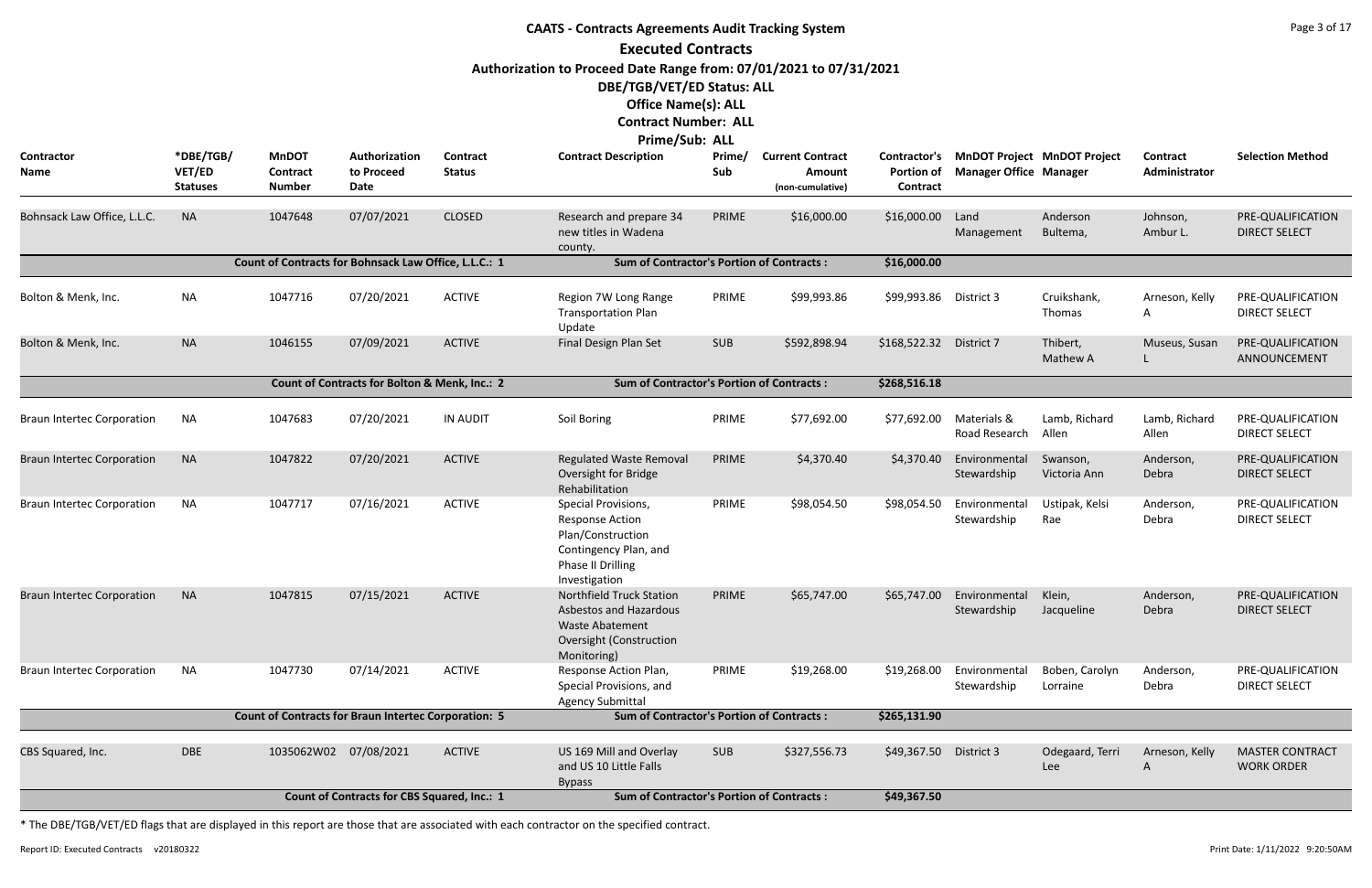## **CAATS - Contracts Agreements Audit Tracking System Executed Contracts Authorization to Proceed Date Range from: 07/01/2021 to 07/31/2021 DBE/TGB/VET/ED Status: ALL Office Name(s): ALL Contract Number: ALL**

|                                       |                                               |                                           |                                                              |                           | Prime/Sub: ALL                                                                 |               |                                                       |                                               |                               |                                    |                           |                                           |
|---------------------------------------|-----------------------------------------------|-------------------------------------------|--------------------------------------------------------------|---------------------------|--------------------------------------------------------------------------------|---------------|-------------------------------------------------------|-----------------------------------------------|-------------------------------|------------------------------------|---------------------------|-------------------------------------------|
| Contractor<br>Name                    | *DBE/TGB/<br><b>VET/ED</b><br><b>Statuses</b> | <b>MnDOT</b><br>Contract<br><b>Number</b> | Authorization<br>to Proceed<br>Date                          | Contract<br><b>Status</b> | <b>Contract Description</b>                                                    | Prime/<br>Sub | <b>Current Contract</b><br>Amount<br>(non-cumulative) | Contractor's<br><b>Portion of</b><br>Contract | <b>Manager Office Manager</b> | <b>MnDOT Project MnDOT Project</b> | Contract<br>Administrator | <b>Selection Method</b>                   |
|                                       |                                               |                                           |                                                              |                           |                                                                                |               |                                                       |                                               |                               |                                    |                           |                                           |
| CM Valuation, Corp.                   | DBE/TGB                                       | 1046947                                   | 07/20/2021                                                   | <b>ACTIVE</b>             | TH $5 -$ Segment 1 - Right of<br><b>Way Acquisition</b>                        | SUB           | \$382,926.96                                          | \$50,000.00                                   | <b>Metro District</b>         | Klismith,<br>Benjamin B            | Thurner,<br>Jodeen P      | PRE-QUALIFICATION<br>ANNOUNCEMENT         |
| CM Valuation, Corp.                   | DBE/TGB                                       | 1046462                                   | 07/01/2021                                                   | <b>ACTIVE</b>             | <b>Right of Way Acquisition</b><br>for approximately 70<br>parcels             | <b>SUB</b>    | \$383,270.00                                          | \$68,000.00                                   | District 7                    | Bleess, Chad                       | Museus, Susan             | PRE-QUALIFICATION<br>ANNOUNCEMENT         |
|                                       |                                               |                                           | <b>Count of Contracts for CM Valuation, Corp.: 2</b>         |                           | <b>Sum of Contractor's Portion of Contracts:</b>                               |               |                                                       | \$118,000.00                                  |                               |                                    |                           |                                           |
| <b>Coleman Engineering</b><br>Company | <b>NA</b>                                     | 1047290                                   | 07/16/2021                                                   | <b>ACTIVE</b>             | <b>Geodetic Leveling</b>                                                       | PRIME         | \$75,000.00                                           | \$75,000.00                                   | Land<br>Management            | Barke, John<br>Richard             | Smith, Adam<br>Eric       | PRE-QUALIFICATION<br><b>DIRECT SELECT</b> |
|                                       |                                               |                                           | <b>Count of Contracts for Coleman Engineering Company: 1</b> |                           | <b>Sum of Contractor's Portion of Contracts:</b>                               |               |                                                       | \$75,000.00                                   |                               |                                    |                           |                                           |
| Collins Engineers, Inc.               | <b>NA</b>                                     | 1045783                                   | 07/20/2021                                                   | <b>ACTIVE</b>             | <b>Statewide Specialized</b><br>Hauling Vehicles (SHV)<br><b>Load Ratings</b>  | PRIME         | \$215,016.94                                          | \$215,016.94                                  | <b>Bridges</b>                | Dimaculangan,<br><b>Moises</b>     | Johnson, Terri<br>Jean    | FORMAL RFP (><br>\$100,000                |
|                                       |                                               |                                           | Count of Contracts for Collins Engineers, Inc.: 1            |                           | <b>Sum of Contractor's Portion of Contracts:</b>                               |               |                                                       | \$215,016.94                                  |                               |                                    |                           |                                           |
| Concorde, Inc.                        | <b>NA</b>                                     | 1047766                                   | 07/22/2021                                                   | <b>ACTIVE</b>             | Drug and Alcohol Testing                                                       | PRIME         | \$315,000.00                                          | \$315,000.00                                  | Human<br>Resources            | Auer, Jeffrey<br>Philip            | Duran, Ashley<br>Marie    | <b>OTHER AGENCY</b><br><b>WORK ORDER</b>  |
|                                       |                                               |                                           | <b>Count of Contracts for Concorde, Inc.: 1</b>              |                           | <b>Sum of Contractor's Portion of Contracts:</b>                               |               |                                                       | \$315,000.00                                  |                               |                                    |                           |                                           |
| Corson Law Offices, LLC               | <b>NA</b>                                     | 1047652                                   | 07/20/2021                                                   | <b>EXPIRED</b>            | Research and prepare 36<br>new titles in Pennington<br>county.                 | PRIME         | \$16,000.00                                           | \$16,000.00                                   | Land<br>Management            | Anderson<br>Bultema,               | Johnson,<br>Ambur L.      | PRE-QUALIFICATION<br><b>DIRECT SELECT</b> |
|                                       |                                               |                                           | <b>Count of Contracts for Corson Law Offices, LLC: 1</b>     |                           | <b>Sum of Contractor's Portion of Contracts:</b>                               |               |                                                       | \$16,000.00                                   |                               |                                    |                           |                                           |
| CPCS Transcom, Inc.                   | <b>NA</b>                                     | 1047214                                   | 07/19/2021                                                   | <b>ACTIVE</b>             | Northwest Passage Freight<br>Task Force Year 5                                 | PRIME         | \$43,279.39                                           | \$43,279.39                                   | Research and<br>Innovation    | Sindt, Matthew<br>George           | Arneson, Kelly<br>A       | PRE-QUALIFICATION<br><b>DIRECT SELECT</b> |
|                                       |                                               |                                           | Count of Contracts for CPCS Transcom, Inc.: 1                |                           | <b>Sum of Contractor's Portion of Contracts:</b>                               |               |                                                       | \$43,279.39                                   |                               |                                    |                           |                                           |
| <b>CTC &amp; Associates, LLC</b>      | <b>NA</b>                                     | 1047615                                   | 07/30/2021                                                   | ACTIVE                    | <b>LRRB Technology Transfer</b><br>Materials Development -<br>Fiscal Year 2021 | PRIME         | \$99,971.73                                           | \$99,971.73                                   | Research and<br>Innovation    | Sindt, Matthew<br>George           | Duran, Ashley<br>Marie    | PRE-QUALIFICATION<br><b>DIRECT SELECT</b> |

\* The DBE/TGB/VET/ED flags that are displayed in this report are those that are associated with each contractor on the specified contract.

Report ID: Executed Contracts v20180322 Print Date: 1/11/2022 9:20:50AM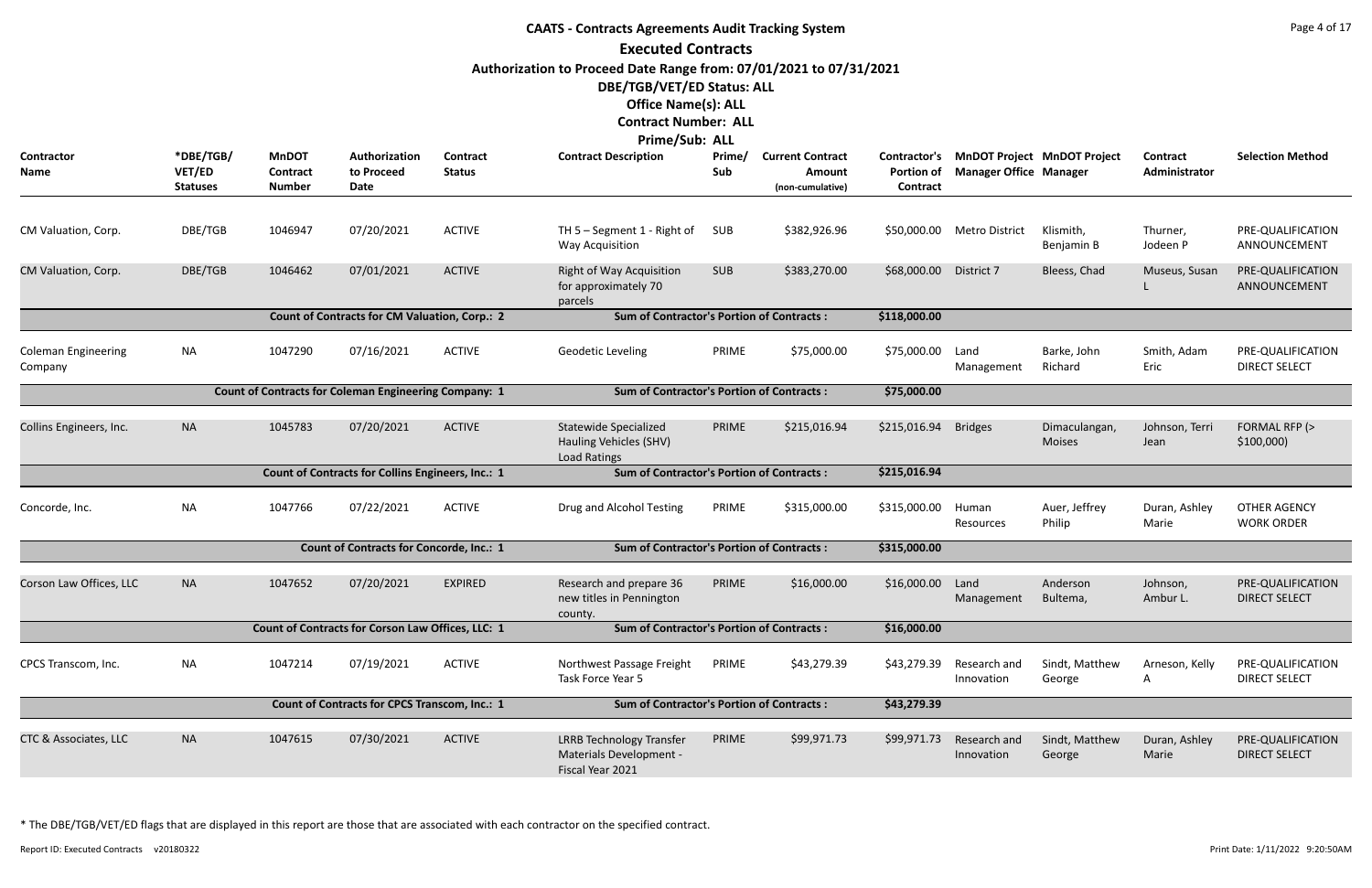## **CAATS - Contracts Agreements Audit Tracking System Executed Contracts Authorization to Proceed Date Range from: 07/01/2021 to 07/31/2021 DBE/TGB/VET/ED Status: ALL Office Name(s): ALL Contract Number: ALL**

# **Prime/Sub: ALL**

| Contractor<br>Name                                             | *DBE/TGB/<br><b>VET/ED</b><br><b>Statuses</b> | <b>MnDOT</b><br>Contract<br><b>Number</b> | Authorization<br>to Proceed<br>Date                                    | <b>Contract</b><br><b>Status</b> | <b>Contract Description</b>                                                                                            | Prime/<br>Sub | <b>Current Contract</b><br><b>Amount</b><br>(non-cumulative) | Contractor's<br><b>Portion of</b><br>Contract | <b>Manager Office Manager</b> | <b>MnDOT Project MnDOT Project</b> | Contract<br>Administrator | <b>Selection Method</b>                       |
|----------------------------------------------------------------|-----------------------------------------------|-------------------------------------------|------------------------------------------------------------------------|----------------------------------|------------------------------------------------------------------------------------------------------------------------|---------------|--------------------------------------------------------------|-----------------------------------------------|-------------------------------|------------------------------------|---------------------------|-----------------------------------------------|
| CTC & Associates, LLC                                          | <b>NA</b>                                     | 1047715                                   | 07/30/2021                                                             | <b>ACTIVE</b>                    | Development of MnDOT<br>Research Roadmaps                                                                              | PRIME         | \$74,145.28                                                  | \$74,145.28                                   | Research and<br>Innovation    | Sindt, Matthew<br>George           | Duran, Ashley<br>Marie    | PRE-QUALIFICATION<br><b>DIRECT SELECT</b>     |
| CTC & Associates, LLC                                          | <b>NA</b>                                     | 1047618                                   | 07/29/2021                                                             | <b>ACTIVE</b>                    | Evaluation of Slurry Box,<br><b>Underbody Scraper and</b><br>Two-Way Reversible Plow                                   | PRIME         | \$83,316.77                                                  | \$83,316.77                                   | Research and<br>Innovation    | Sindt, Matthew<br>George           | Duran, Ashley<br>Marie    | PRE-QUALIFICATION<br><b>DIRECT SELECT</b>     |
| CTC & Associates, LLC                                          | NA                                            | 1047763                                   | 07/26/2021                                                             | <b>ACTIVE</b>                    | LRRB FY2022-24 Technology<br>Transfer (T2) Material<br>Development:<br>LRRB At-A-Glance, Videos,<br>Other T2 Materials | PRIME         | \$99,975.17                                                  | \$99,975.17                                   | Research and<br>Innovation    | Sindt, Matthew<br>George           | Brand, Melissa<br>Marie   | PRE-QUALIFICATION<br><b>DIRECT SELECT</b>     |
| CTC & Associates, LLC                                          | <b>NA</b>                                     | 1047828                                   | 07/20/2021                                                             | <b>ACTIVE</b>                    | FY2022-23 LRRB Website<br>Hosting and Maintenance                                                                      | PRIME         | \$14,996.62                                                  | \$13,796.62                                   | Research and<br>Innovation    | Sindt, Matthew<br>George           | Brand, Melissa<br>Marie   | PRE-QUALIFICATION<br><b>DIRECT SELECT</b>     |
| CTC & Associates, LLC                                          | <b>NA</b>                                     | 1047422                                   | 07/01/2021                                                             | <b>ACTIVE</b>                    | <b>Facilitation and Reporting</b><br>for MnDOT State Planning<br>& Research Peer Exchange                              | PRIME         | \$39,108.14                                                  | \$39,108.14                                   | Research and<br>Innovation    | Sindt, Matthew<br>George           | Duran, Ashley<br>Marie    | PRE-QUALIFICATION<br><b>DIRECT SELECT</b>     |
|                                                                |                                               |                                           | Count of Contracts for CTC & Associates, LLC: 6                        |                                  | <b>Sum of Contractor's Portion of Contracts:</b>                                                                       |               |                                                              | \$410,313.71                                  |                               |                                    |                           |                                               |
| <b>Cundy Santine &amp; Associates</b><br><b>Architects LLC</b> | <b>TGB</b>                                    | 1047726                                   | 07/16/2021                                                             | <b>ACTIVE</b>                    | <b>Records Center Relocation</b>                                                                                       | PRIME         | \$19,000.00                                                  | \$19,000.00                                   | Maintenance                   | Jansen, Lisa                       | Anderson,<br>Debra        | <b>CERTIFIED LIST</b><br><b>DIRECT SELECT</b> |
|                                                                |                                               |                                           | Count of Contracts for Cundy Santine & Associates Architects LLC: 1    |                                  | <b>Sum of Contractor's Portion of Contracts:</b>                                                                       |               |                                                              | \$19,000.00                                   |                               |                                    |                           |                                               |
| DJ Henkel & Associates, LLC                                    | NA.                                           | 1047292                                   | 07/16/2021                                                             | <b>ACTIVE</b>                    | Geodetic Leveling                                                                                                      | PRIME         | \$100,000.00                                                 | \$100,000.00                                  | Land<br>Management            | Barke, John<br>Richard             | Smith, Adam<br>Eric       | PRE-QUALIFICATION<br><b>DIRECT SELECT</b>     |
|                                                                |                                               |                                           | Count of Contracts for DJ Henkel & Associates, LLC: 1                  |                                  | <b>Sum of Contractor's Portion of Contracts:</b>                                                                       |               |                                                              | \$100,000.00                                  |                               |                                    |                           |                                               |
| Fargo-Moorhead Council of<br>Governments                       | <b>NA</b>                                     | 1045362                                   | 07/23/2021                                                             | <b>ACTIVE</b>                    | Joint Powers Agreement<br>with METROCOG - I-94<br><b>Operations Study</b>                                              | PRIME         | \$80,000.00                                                  | \$80,000.00 District 4                        |                               | Safgren, Mary                      | Safgren, Mary<br>A        | <b>JOINT POWER</b>                            |
|                                                                |                                               |                                           | <b>Count of Contracts for Fargo-Moorhead Council of Governments: 1</b> |                                  | <b>Sum of Contractor's Portion of Contracts:</b>                                                                       |               |                                                              | \$80,000.00                                   |                               |                                    |                           |                                               |
| Gemini Research                                                | DBE/TGB                                       | 1047259                                   | 07/06/2021                                                             | <b>ACTIVE</b>                    | Phase I and Phase II<br>Architectural History Study<br>of TH 169 Between MN 18<br>and CSAH 26                          | PRIME         | \$99,327.00                                                  | \$99,327.00                                   | Environmental<br>Stewardship  | Eigenberger,<br>Dylan Joshua       | Wong, Dennis              | PRE-QUALIFICATION<br><b>DIRECT SELECT</b>     |
|                                                                |                                               |                                           | <b>Count of Contracts for Gemini Research: 1</b>                       |                                  | <b>Sum of Contractor's Portion of Contracts:</b>                                                                       |               |                                                              | \$99,327.00                                   |                               |                                    |                           |                                               |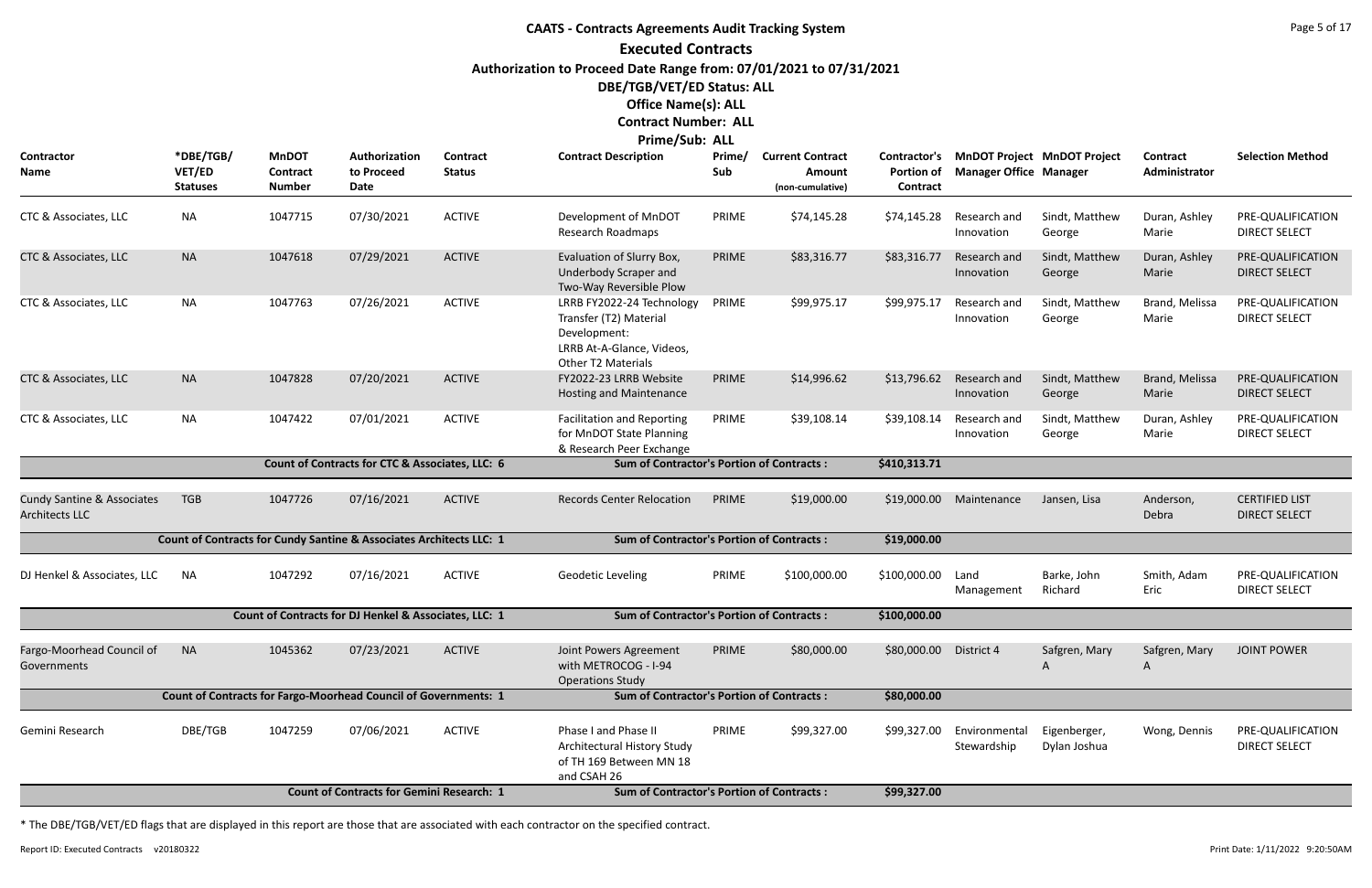|                                          | <b>CAATS - Contracts Agreements Audit Tracking System</b><br><b>Executed Contracts</b><br>Authorization to Proceed Date Range from: 07/01/2021 to 07/31/2021<br>DBE/TGB/VET/ED Status: ALL<br><b>Office Name(s): ALL</b> |                                                  |                                                                |                                  |                                                                                                                          |               |                                                       |                                        |                                |                                    |                                  |                                             |  |  |
|------------------------------------------|--------------------------------------------------------------------------------------------------------------------------------------------------------------------------------------------------------------------------|--------------------------------------------------|----------------------------------------------------------------|----------------------------------|--------------------------------------------------------------------------------------------------------------------------|---------------|-------------------------------------------------------|----------------------------------------|--------------------------------|------------------------------------|----------------------------------|---------------------------------------------|--|--|
|                                          |                                                                                                                                                                                                                          |                                                  |                                                                |                                  | <b>Contract Number: ALL</b><br>Prime/Sub: ALL                                                                            |               |                                                       |                                        |                                |                                    |                                  |                                             |  |  |
| Contractor<br>Name                       | *DBE/TGB/<br>VET/ED<br><b>Statuses</b>                                                                                                                                                                                   | <b>MnDOT</b><br><b>Contract</b><br><b>Number</b> | Authorization<br>to Proceed<br>Date                            | <b>Contract</b><br><b>Status</b> | <b>Contract Description</b>                                                                                              | Prime/<br>Sub | <b>Current Contract</b><br>Amount<br>(non-cumulative) | Contractor's<br>Portion of<br>Contract | <b>Manager Office Manager</b>  | <b>MnDOT Project MnDOT Project</b> | <b>Contract</b><br>Administrator | <b>Selection Method</b>                     |  |  |
| Gene Kubesh, a Sole<br>Proprietor        | <b>NA</b>                                                                                                                                                                                                                | 1047037                                          | 07/16/2021                                                     | <b>CLOSED</b>                    | <b>Right of Way Appraisal</b>                                                                                            | PRIME         | \$3,750.00                                            | \$3,750.00                             | Land<br>Management             | Corson, Kirk<br><b>Brian</b>       | Flatau, Jeremy<br>A              | <b>DIRECT SELECT</b>                        |  |  |
|                                          |                                                                                                                                                                                                                          |                                                  | Count of Contracts for Gene Kubesh, a Sole Proprietor: 1       |                                  | <b>Sum of Contractor's Portion of Contracts:</b>                                                                         |               |                                                       | \$3,750.00                             |                                |                                    |                                  |                                             |  |  |
| <b>Gilbert Mediation Center,</b><br>Ltd. | <b>NA</b>                                                                                                                                                                                                                | 1047867                                          | 07/16/2021                                                     | <b>CLOSED</b>                    | S.P. 2734-33 parcel 220A<br>mediation                                                                                    | PRIME         | \$5,000.00                                            | \$5,000.00                             | <b>Metro District</b>          | Parzyck,<br>Rebecca J              | Traxler,<br>Leonard A            | <b>DIRECT SELECT</b>                        |  |  |
|                                          |                                                                                                                                                                                                                          |                                                  | Count of Contracts for Gilbert Mediation Center, Ltd.: 1       |                                  | <b>Sum of Contractor's Portion of Contracts:</b>                                                                         |               |                                                       | \$5,000.00                             |                                |                                    |                                  |                                             |  |  |
| GRW Aerial Surveys, Inc.                 | <b>NA</b>                                                                                                                                                                                                                | 1047627                                          | 07/30/2021                                                     | <b>CLOSED</b>                    | Photogrammetric Services                                                                                                 | PRIME         | \$51,000.00                                           | \$51,000.00                            | Land<br>Management             | Krey, Bonnie Jo                    | Smith, Adam<br>Eric              | PRE-QUALIFICATION<br><b>DIRECT SELECT</b>   |  |  |
| GRW Aerial Surveys, Inc.                 | <b>NA</b>                                                                                                                                                                                                                | 1047638                                          | 07/20/2021                                                     | <b>CLOSED</b>                    | Photogrammetric Mapping                                                                                                  | PRIME         | \$37,000.00                                           | \$37,000.00                            | Land<br>Management             | Krey, Bonnie Jo                    | Mehran,<br>Mehrtash              | PRE-QUALIFICATION<br>DIRECT SELECT          |  |  |
|                                          |                                                                                                                                                                                                                          |                                                  | Count of Contracts for GRW Aerial Surveys, Inc.: 2             |                                  | <b>Sum of Contractor's Portion of Contracts:</b>                                                                         |               |                                                       | \$88,000.00                            |                                |                                    |                                  |                                             |  |  |
| <b>Hamline University</b>                | <b>NA</b>                                                                                                                                                                                                                | 1044828                                          | 07/01/2021                                                     | <b>ACTIVE</b>                    | <b>Osteological Processing</b><br>and Analysis of Materials<br>from Additional TH<br>23/Mission Creek Burial<br>Recovery | PRIME         | \$125,807.60                                          | \$125,807.60                           | Environmental<br>Stewardship   | Abel, Elizabeth<br>Jean            | Duran, Ashley<br>Marie           | SINGLE SOURCE                               |  |  |
|                                          |                                                                                                                                                                                                                          |                                                  | <b>Count of Contracts for Hamline University: 1</b>            |                                  | <b>Sum of Contractor's Portion of Contracts:</b>                                                                         |               |                                                       | \$125,807.60                           |                                |                                    |                                  |                                             |  |  |
| Hansen, Thorp, Pellinen,<br>Olson, Inc.  | DBE/TGB                                                                                                                                                                                                                  | 1035060W03                                       | 07/06/2021                                                     | <b>ACTIVE</b>                    | Approach Roadway and<br><b>Bridge Design for</b><br>Replacement of Bridge No.<br>6776 on US 61                           | SUB           | \$879,564.25                                          | \$78,000.33                            | District 6                     | Hanson, Chad<br>W                  | Arneson, Kelly<br>A              | <b>MASTER CONTRACT</b><br><b>WORK ORDER</b> |  |  |
|                                          |                                                                                                                                                                                                                          |                                                  | Count of Contracts for Hansen, Thorp, Pellinen, Olson, Inc.: 1 |                                  | <b>Sum of Contractor's Portion of Contracts:</b>                                                                         |               |                                                       | \$78,000.33                            |                                |                                    |                                  |                                             |  |  |
| HDR Engineering, Inc.                    | <b>NA</b>                                                                                                                                                                                                                | 1047729                                          | 07/23/2021                                                     | <b>EXPIRED</b>                   | Met Council Virtual Peer<br>Exchange                                                                                     | PRIME         | \$12,621.91                                           | \$12,621.91                            | Traffic<br>Engineering         | Leuer, Derek J                     | Friberg,<br>Michael              | PRE-QUALIFICATION<br><b>DIRECT SELECT</b>   |  |  |
| HDR Engineering, Inc.                    | <b>NA</b>                                                                                                                                                                                                                | 1046580                                          | 07/23/2021                                                     | <b>ACTIVE</b>                    | Minnesota Rail Grade<br><b>Crossing Action Plan</b>                                                                      | PRIME         | \$188,095.62                                          | \$125,295.62                           | Freight &<br>Commcl Veh<br>Ops | Whitcher, Julie<br>M               | Friberg,<br>Michael              | FORMAL RFP (><br>\$100,000                  |  |  |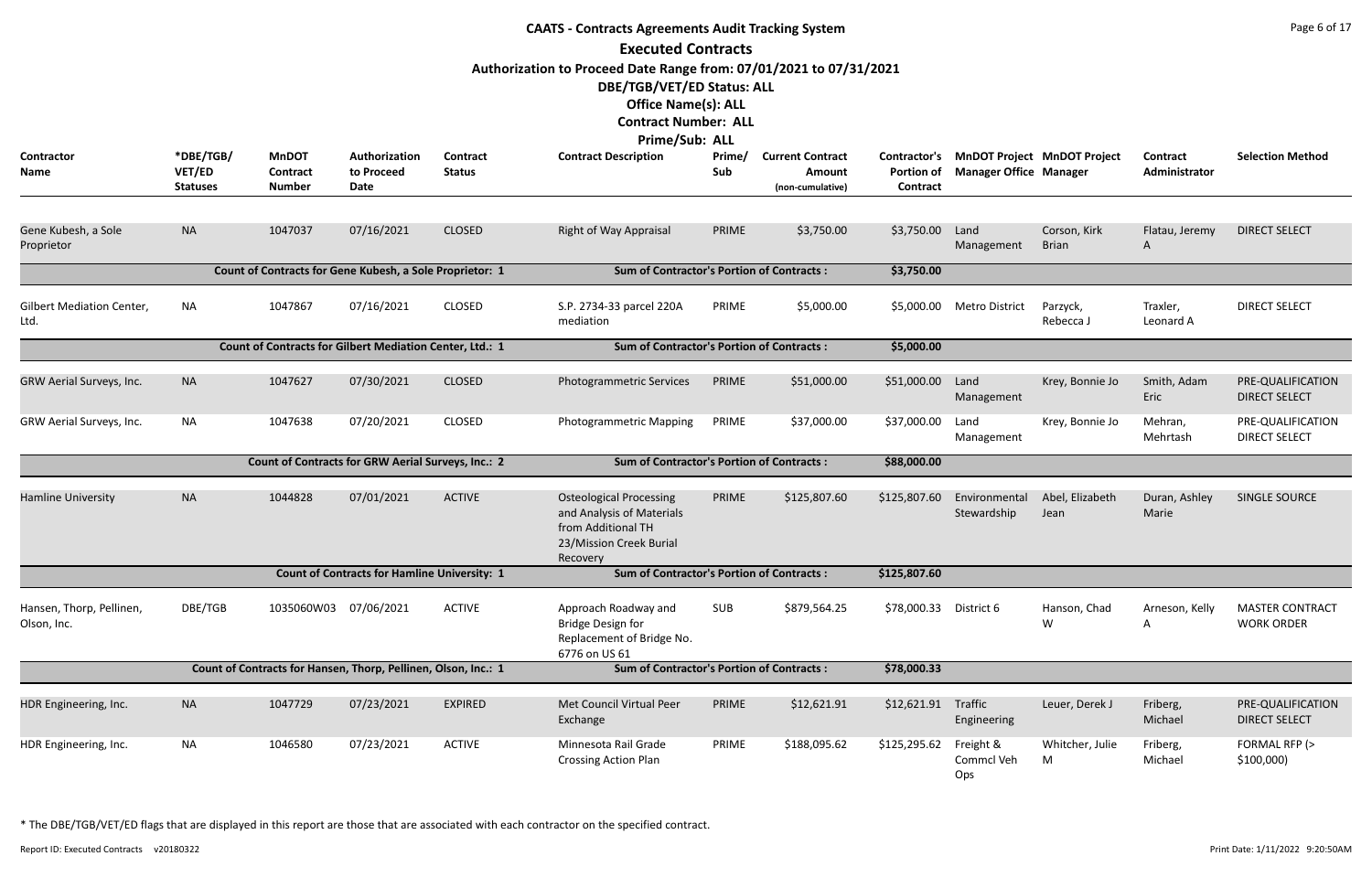|                                               |                                        |                                                               |                                                   |                                  | <b>CAATS - Contracts Agreements Audit Tracking System</b>                                                 |               |                                                       |                                                      |                               |                                    |                           | Page 7 of 17                                |
|-----------------------------------------------|----------------------------------------|---------------------------------------------------------------|---------------------------------------------------|----------------------------------|-----------------------------------------------------------------------------------------------------------|---------------|-------------------------------------------------------|------------------------------------------------------|-------------------------------|------------------------------------|---------------------------|---------------------------------------------|
|                                               |                                        |                                                               |                                                   |                                  | <b>Executed Contracts</b><br>Authorization to Proceed Date Range from: 07/01/2021 to 07/31/2021           |               |                                                       |                                                      |                               |                                    |                           |                                             |
|                                               |                                        |                                                               |                                                   |                                  | DBE/TGB/VET/ED Status: ALL<br><b>Office Name(s): ALL</b><br><b>Contract Number: ALL</b><br>Prime/Sub: ALL |               |                                                       |                                                      |                               |                                    |                           |                                             |
| Contractor<br><b>Name</b>                     | *DBE/TGB/<br>VET/ED<br><b>Statuses</b> | <b>MnDOT</b><br>Contract<br><b>Number</b>                     | Authorization<br>to Proceed<br>Date               | <b>Contract</b><br><b>Status</b> | <b>Contract Description</b>                                                                               | Prime/<br>Sub | <b>Current Contract</b><br>Amount<br>(non-cumulative) | Contractor's<br><b>Portion of</b><br><b>Contract</b> | <b>Manager Office Manager</b> | <b>MnDOT Project MnDOT Project</b> | Contract<br>Administrator | <b>Selection Method</b>                     |
| HDR Engineering, Inc.                         | <b>NA</b>                              | 1045362                                                       | 07/23/2021                                        | <b>ACTIVE</b>                    | Joint Powers Agreement<br>with METROCOG - I-94<br><b>Operations Study</b>                                 | <b>SUB</b>    | \$80,000.00                                           |                                                      | District 4                    | Safgren, Mary<br>A                 | Safgren, Mary<br>A        | <b>JOINT POWER</b>                          |
| HDR Engineering, Inc.                         | <b>NA</b>                              | 1035060W03                                                    | 07/06/2021                                        | <b>ACTIVE</b>                    | Approach Roadway and<br><b>Bridge Design for</b><br>Replacement of Bridge No.<br>6776 on US 61            | PRIME         | \$879,564.25                                          | \$782,015.32                                         | District 6                    | Hanson, Chad<br>W                  | Arneson, Kelly<br>A       | <b>MASTER CONTRACT</b><br><b>WORK ORDER</b> |
|                                               |                                        |                                                               | Count of Contracts for HDR Engineering, Inc.: 4   |                                  | <b>Sum of Contractor's Portion of Contracts:</b>                                                          |               |                                                       | \$919,932.85                                         |                               |                                    |                           |                                             |
| Heley, Duncan & Melander,<br><b>PLLP</b>      | <b>NA</b>                              | 1047807                                                       | 07/09/2021                                        | <b>ACTIVE</b>                    | <b>Mediation Between St.</b><br><b>Croix River Crossing</b><br>Engineer of Record and<br><b>MnDOT</b>     | PRIME         | \$15,000.00                                           | \$15,000.00                                          | <b>Chief Counsel</b>          | Scheffer,<br>Elizabeth M R         | Arneson, Kelly<br>A       | <b>SINGLE SOURCE</b>                        |
|                                               |                                        | Count of Contracts for Heley, Duncan & Melander, PLLP: 1      |                                                   |                                  | <b>Sum of Contractor's Portion of Contracts:</b>                                                          |               |                                                       | \$15,000.00                                          |                               |                                    |                           |                                             |
| <b>Henning Professional</b><br>Services, Inc. | DBE/TGB                                | 1046462                                                       | 07/01/2021                                        | <b>ACTIVE</b>                    | <b>Right of Way Acquisition</b><br>for approximately 70<br>parcels                                        | PRIME         | \$383,270.00                                          | \$247,770.00 District 7                              |                               | Bleess, Chad                       | Museus, Susan             | PRE-QUALIFICATION<br>ANNOUNCEMENT           |
|                                               |                                        | Count of Contracts for Henning Professional Services, Inc.: 1 |                                                   |                                  | <b>Sum of Contractor's Portion of Contracts:</b>                                                          |               |                                                       | \$247,770.00                                         |                               |                                    |                           |                                             |
| <b>HNTB Corporation</b>                       | <b>NA</b>                              | 1047578                                                       | 07/30/2021                                        | <b>ACTIVE</b>                    | Final Design TH12                                                                                         | PRIME         | \$61,829.31                                           | \$61,829.31 District 4                               |                               | Bausman, Brian                     | Bausman, Brian            | PRE-QUALIFICATION<br><b>DIRECT SELECT</b>   |
|                                               |                                        |                                                               | <b>Count of Contracts for HNTB Corporation: 1</b> |                                  | <b>Sum of Contractor's Portion of Contracts:</b>                                                          |               |                                                       | \$61,829.31                                          |                               |                                    |                           |                                             |
| Hydro-Klean, LLC                              | <b>NA</b>                              | 1046531                                                       | 07/08/2021                                        | <b>ACTIVE</b>                    | 2020 Multi-Award Metro<br>Video Inspection Project                                                        | PRIME         | \$124,527.50                                          |                                                      | \$124,527.50 Metro District   | Daleiden, Lee<br>N                 | Thurner,<br>Jodeen P      | PRE-QUALIFICATION<br>ANNOUNCEMENT           |
|                                               |                                        |                                                               | Count of Contracts for Hydro-Klean, LLC: 1        |                                  | <b>Sum of Contractor's Portion of Contracts:</b>                                                          |               |                                                       | \$124,527.50                                         |                               |                                    |                           |                                             |
| IMO Consulting Group Inc.                     | DBE/TGB                                | 1047789                                                       | 07/30/2021                                        | <b>EXPIRED</b>                   | <b>ADA Small Business</b><br><b>Opportunity Program -</b><br><b>Construction Inspection</b>               | PRIME         | \$24,998.30                                           | \$24,998.30                                          | <b>Metro District</b>         | Haavisto,<br>Richard G             | Traxler,<br>Leonard A     | <b>EQUITY DIRECT</b><br>SELECT (<\$25,000)  |
|                                               |                                        | Count of Contracts for IMO Consulting Group Inc.: 1           |                                                   |                                  | <b>Sum of Contractor's Portion of Contracts:</b>                                                          |               |                                                       | \$24,998.30                                          |                               |                                    |                           |                                             |
| INGCO International, LLC                      | DBE/TGB                                | 1046947                                                       | 07/20/2021                                        | <b>ACTIVE</b>                    | TH 5 - Segment 1 - Right of<br>Way Acquisition                                                            | SUB           | \$382,926.96                                          | \$6,100.00                                           | <b>Metro District</b>         | Klismith,<br>Benjamin B            | Thurner,<br>Jodeen P      | PRE-QUALIFICATION<br>ANNOUNCEMENT           |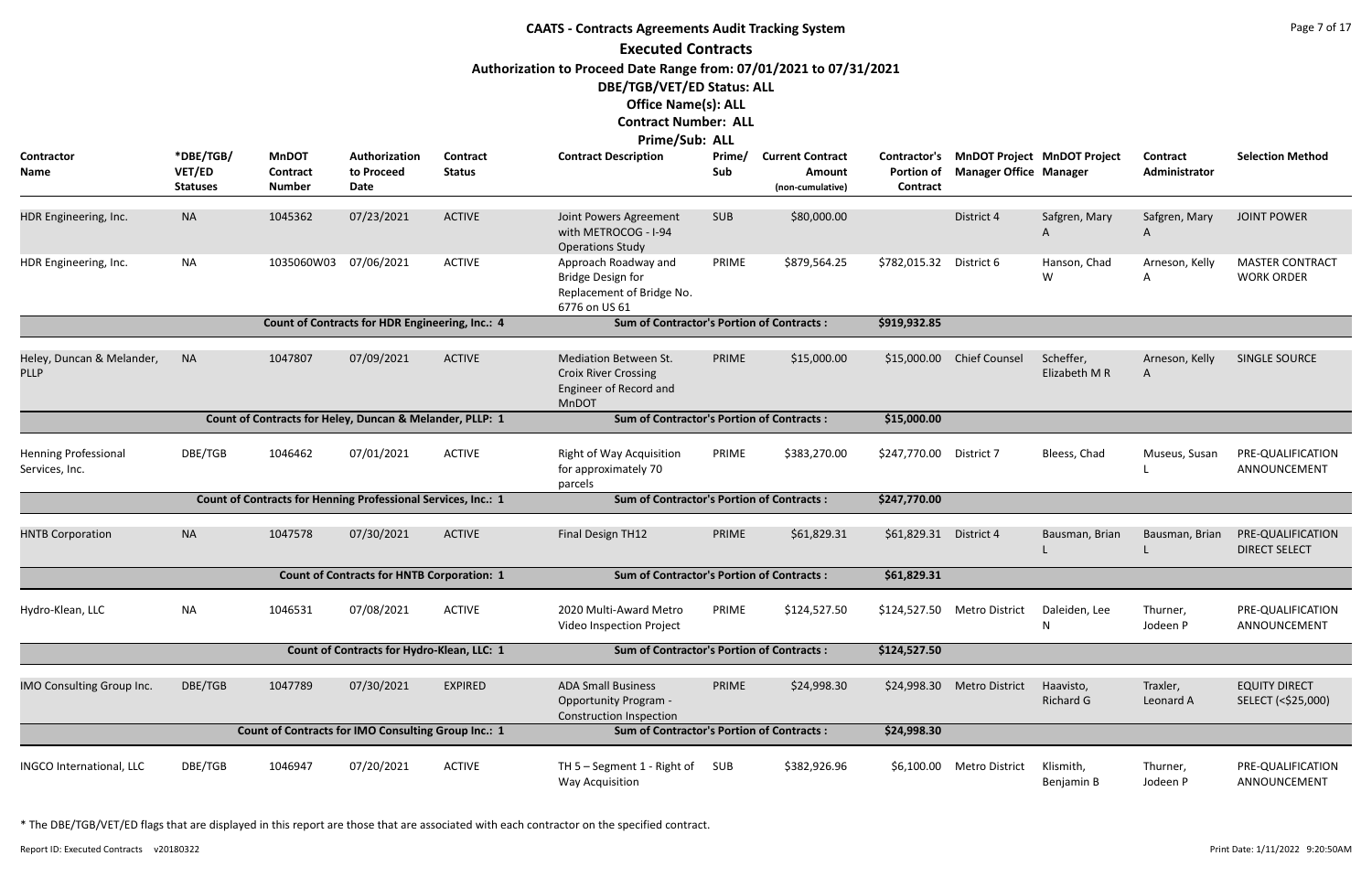|                                     |                                        |                                                  |                                                              |                           | <b>CAATS - Contracts Agreements Audit Tracking System</b><br><b>Executed Contracts</b>                                                                                                 |               |                                                       |                                                      |                                                                     |                            |                           | Page 8 of 17                              |
|-------------------------------------|----------------------------------------|--------------------------------------------------|--------------------------------------------------------------|---------------------------|----------------------------------------------------------------------------------------------------------------------------------------------------------------------------------------|---------------|-------------------------------------------------------|------------------------------------------------------|---------------------------------------------------------------------|----------------------------|---------------------------|-------------------------------------------|
|                                     |                                        |                                                  |                                                              |                           | Authorization to Proceed Date Range from: 07/01/2021 to 07/31/2021<br>DBE/TGB/VET/ED Status: ALL<br><b>Office Name(s): ALL</b><br><b>Contract Number: ALL</b><br><b>Prime/Sub: ALL</b> |               |                                                       |                                                      |                                                                     |                            |                           |                                           |
| <b>Contractor</b><br>Name           | *DBE/TGB/<br>VET/ED<br><b>Statuses</b> | <b>MnDOT</b><br><b>Contract</b><br><b>Number</b> | Authorization<br>to Proceed<br>Date                          | Contract<br><b>Status</b> | <b>Contract Description</b>                                                                                                                                                            | Prime/<br>Sub | <b>Current Contract</b><br>Amount<br>(non-cumulative) | <b>Contractor's</b><br><b>Portion of</b><br>Contract | <b>MnDOT Project MnDOT Project</b><br><b>Manager Office Manager</b> |                            | Contract<br>Administrator | <b>Selection Method</b>                   |
|                                     |                                        |                                                  | Count of Contracts for INGCO International, LLC: 1           |                           | <b>Sum of Contractor's Portion of Contracts:</b>                                                                                                                                       |               |                                                       | \$6,100.00                                           |                                                                     |                            |                           |                                           |
| Isthmus Engineering, Inc.           | DBE/TGB                                | 1046155                                          | 07/09/2021                                                   | <b>ACTIVE</b>             | Final Design Plan Set                                                                                                                                                                  | PRIME         | \$592,898.94                                          | \$396,435.12                                         | District 7                                                          | Thibert,<br>Mathew A       | Museus, Susan             | PRE-QUALIFICATION<br>ANNOUNCEMENT         |
|                                     |                                        |                                                  | Count of Contracts for Isthmus Engineering, Inc.: 1          |                           | <b>Sum of Contractor's Portion of Contracts:</b>                                                                                                                                       |               |                                                       | \$396,435.12                                         |                                                                     |                            |                           |                                           |
| Kelly A. Lindstrom                  | DBE                                    | District 7                                       | Bleess, Chad                                                 | Museus, Susan             | PRE-QUALIFICATION<br>ANNOUNCEMENT                                                                                                                                                      |               |                                                       |                                                      |                                                                     |                            |                           |                                           |
|                                     |                                        |                                                  | <b>Count of Contracts for Kelly A. Lindstrom: 1</b>          |                           | <b>Sum of Contractor's Portion of Contracts:</b>                                                                                                                                       |               |                                                       | \$67,500.00                                          |                                                                     |                            |                           |                                           |
| Kimley-Horn and Associates,<br>Inc. | <b>NA</b>                              | 1047315                                          | 07/20/2021                                                   | <b>ACTIVE</b>             | Highway 52 Sign<br>Replacement                                                                                                                                                         | PRIME         | \$97,892.52                                           | \$97,892.52                                          | <b>Metro District</b>                                               | Peterson, Eric<br>John     | Kamprath,<br>Augustine    | PRE-QUALIFICATION<br><b>DIRECT SELECT</b> |
|                                     |                                        |                                                  | Count of Contracts for Kimley-Horn and Associates, Inc.: 1   |                           | <b>Sum of Contractor's Portion of Contracts:</b>                                                                                                                                       |               |                                                       | \$97,892.52                                          |                                                                     |                            |                           |                                           |
| Klun Law Firm, P.A.                 | <b>NA</b>                              | 1047660                                          | 07/16/2021                                                   | <b>EXPIRED</b>            | Research and prepare 17<br>new titles in Otter Tail<br>county.                                                                                                                         | PRIME         | \$9,000.00                                            | \$9,000.00                                           | Land<br>Management                                                  | Anderson<br>Bultema,       | Johnson,<br>Ambur L.      | PRE-QUALIFICATION<br><b>DIRECT SELECT</b> |
|                                     |                                        |                                                  | Count of Contracts for Klun Law Firm, P.A.: 1                |                           | <b>Sum of Contractor's Portion of Contracts:</b>                                                                                                                                       |               |                                                       | \$9,000.00                                           |                                                                     |                            |                           |                                           |
| Lake State Realty Services,<br>Inc. | DBE/TGB                                | 1046947                                          | 07/20/2021                                                   | <b>ACTIVE</b>             | TH 5 - Segment 1 - Right of<br>Way Acquisition                                                                                                                                         | <b>SUB</b>    | \$382,926.96                                          | \$50,000.00                                          | <b>Metro District</b>                                               | Klismith,<br>Benjamin B    | Thurner,<br>Jodeen P      | PRE-QUALIFICATION<br>ANNOUNCEMENT         |
|                                     |                                        |                                                  | Count of Contracts for Lake State Realty Services, Inc.: 1   |                           | <b>Sum of Contractor's Portion of Contracts:</b>                                                                                                                                       |               |                                                       | \$50,000.00                                          |                                                                     |                            |                           |                                           |
| Landmark Environmental, LLC DBE/TGB |                                        | 1047727                                          | 07/27/2021                                                   | <b>ACTIVE</b>             | Phase I ESA                                                                                                                                                                            | PRIME         | \$50,171.12                                           | \$50,171.12                                          | Environmental<br>Stewardship                                        | Boben, Carolyn<br>Lorraine | Anderson,<br>Debra        | PRE-QUALIFICATION<br><b>DIRECT SELECT</b> |
| Landmark Environmental, LLC DBE/TGB |                                        | 1047644                                          | 07/12/2021                                                   | <b>ACTIVE</b>             | Asbestos & Regulated<br>Materials Assessment &<br>Oversight for Parcel #5: 604<br>Stevens Ave. W Rushford,<br><b>MN</b>                                                                | PRIME         | \$14,838.24                                           | \$14,838.24                                          | Environmental<br>Stewardship                                        | Klein,<br>Jacqueline       | Anderson,<br>Debra        | PRE-QUALIFICATION<br><b>DIRECT SELECT</b> |
|                                     |                                        |                                                  | <b>Count of Contracts for Landmark Environmental, LLC: 2</b> |                           | <b>Sum of Contractor's Portion of Contracts:</b>                                                                                                                                       |               |                                                       | \$65,009.36                                          |                                                                     |                            |                           |                                           |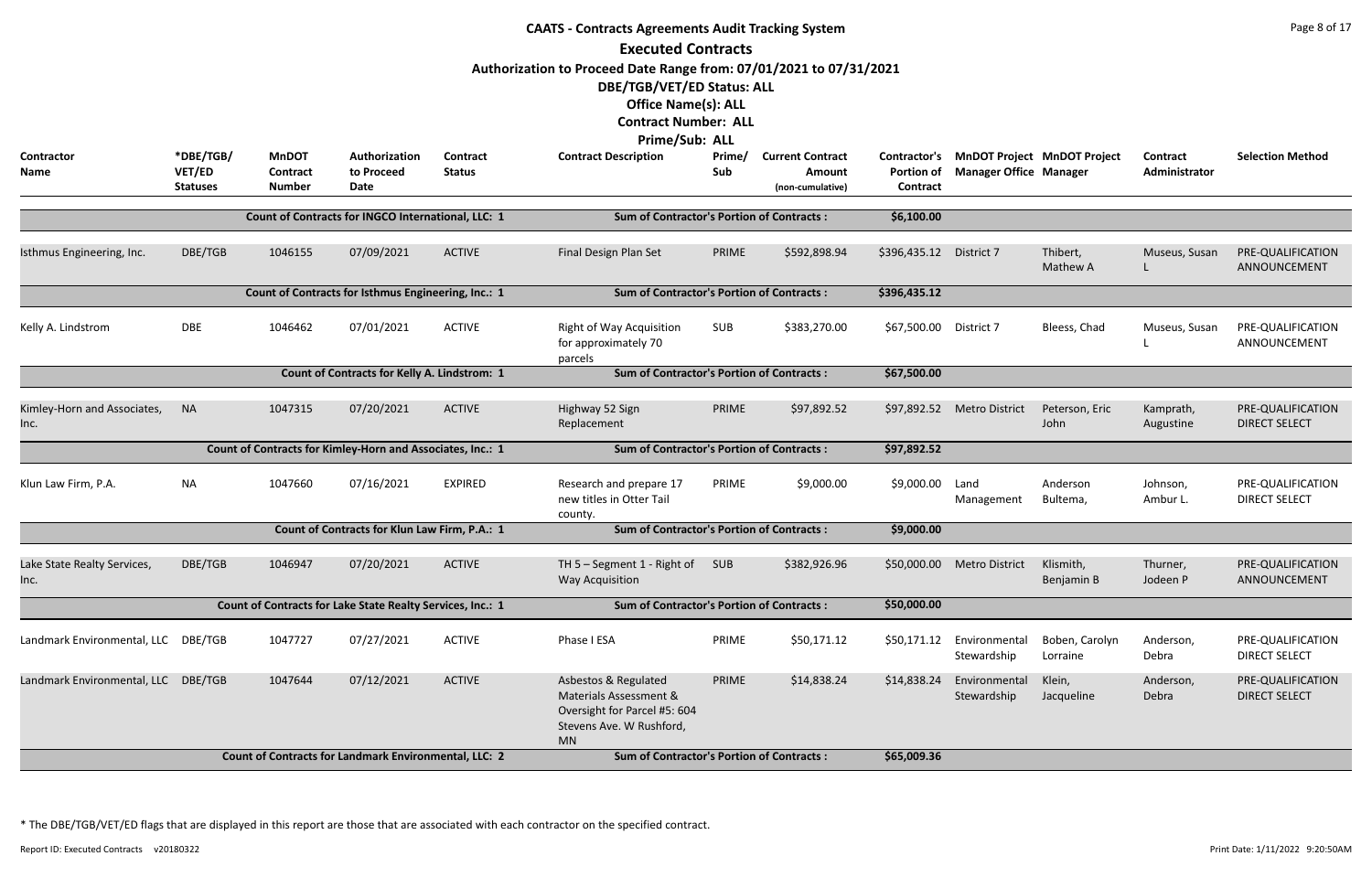|                                                 |                                        |                                                                         |                                                   |                           | <b>CAATS - Contracts Agreements Audit Tracking System</b>                                                       |               |                                                       |                                                      |                                                                     |                                  |                                     | Page 9 of 17                                      |
|-------------------------------------------------|----------------------------------------|-------------------------------------------------------------------------|---------------------------------------------------|---------------------------|-----------------------------------------------------------------------------------------------------------------|---------------|-------------------------------------------------------|------------------------------------------------------|---------------------------------------------------------------------|----------------------------------|-------------------------------------|---------------------------------------------------|
|                                                 |                                        |                                                                         |                                                   |                           | <b>Executed Contracts</b>                                                                                       |               |                                                       |                                                      |                                                                     |                                  |                                     |                                                   |
|                                                 |                                        |                                                                         |                                                   |                           | Authorization to Proceed Date Range from: 07/01/2021 to 07/31/2021                                              |               |                                                       |                                                      |                                                                     |                                  |                                     |                                                   |
|                                                 |                                        |                                                                         |                                                   |                           | DBE/TGB/VET/ED Status: ALL                                                                                      |               |                                                       |                                                      |                                                                     |                                  |                                     |                                                   |
|                                                 |                                        |                                                                         |                                                   |                           | <b>Office Name(s): ALL</b>                                                                                      |               |                                                       |                                                      |                                                                     |                                  |                                     |                                                   |
|                                                 |                                        |                                                                         |                                                   |                           | <b>Contract Number: ALL</b>                                                                                     |               |                                                       |                                                      |                                                                     |                                  |                                     |                                                   |
|                                                 |                                        |                                                                         |                                                   |                           | Prime/Sub: ALL                                                                                                  |               |                                                       |                                                      |                                                                     |                                  |                                     |                                                   |
| Contractor<br>Name                              | *DBE/TGB/<br>VET/ED<br><b>Statuses</b> | <b>MnDOT</b><br><b>Contract</b><br><b>Number</b>                        | Authorization<br>to Proceed<br>Date               | Contract<br><b>Status</b> | <b>Contract Description</b>                                                                                     | Prime/<br>Sub | <b>Current Contract</b><br>Amount<br>(non-cumulative) | <b>Contractor's</b><br><b>Portion of</b><br>Contract | <b>MnDOT Project MnDOT Project</b><br><b>Manager Office Manager</b> |                                  | <b>Contract</b><br>Administrator    | <b>Selection Method</b>                           |
| LHB, Inc.                                       | <b>NA</b>                              | 1045782                                                                 | 07/20/2021                                        | <b>ACTIVE</b>             | Statewide Specialized<br>Hauling Vehicles (SHV)<br>Load Ratings                                                 | PRIME         | \$316,892.74                                          | \$316,892.74                                         | Bridges                                                             | Dimaculangan,<br><b>Moises</b>   | Johnson, Terri<br>Jean              | FORMAL RFP (><br>\$100,000                        |
|                                                 |                                        |                                                                         | <b>Count of Contracts for LHB, Inc.: 1</b>        |                           | <b>Sum of Contractor's Portion of Contracts:</b>                                                                |               |                                                       | \$316,892.74                                         |                                                                     |                                  |                                     |                                                   |
| Martinez Geospatial, Inc.                       | DBE/TGB                                | 1047628                                                                 | 07/20/2021                                        | <b>CLOSED</b>             | <b>Photogrammetric Services</b>                                                                                 | PRIME         | \$83,600.00                                           | \$83,600.00                                          | Land<br>Management                                                  | Krey, Bonnie Jo                  | Mehran,<br>Mehrtash                 | PRE-QUALIFICATION<br><b>DIRECT SELECT</b>         |
| Martinez Geospatial, Inc.                       | DBE/TGB                                | 1047631                                                                 | 07/20/2021                                        | <b>CLOSED</b>             | Photogrammetric Services                                                                                        | PRIME         | \$99,500.00                                           | \$99,500.00                                          | Land<br>Management                                                  | Krey, Bonnie Jo                  | Mehran,<br>Mehrtash                 | PRE-QUALIFICATION<br><b>DIRECT SELECT</b>         |
|                                                 |                                        | Count of Contracts for Martinez Geospatial, Inc.: 2                     |                                                   |                           | <b>Sum of Contractor's Portion of Contracts:</b>                                                                |               |                                                       | \$183,100.00                                         |                                                                     |                                  |                                     |                                                   |
| Michelle Gillard, a Sole<br>Proprietor          | <b>NA</b>                              | 1047858                                                                 | 07/30/2021                                        | <b>CLOSED</b>             | First Aid, CPR, AED Training<br>for District 6 Operations<br>Field Staff.                                       | PRIME         | \$5,000.00                                            | \$5,000.00                                           | District 6                                                          | Perkins,<br><b>Gabriel James</b> | Perkins,<br><b>Gabriel James</b>    | <b>ANNUAL PLAN</b><br><b>CONTRACT</b>             |
|                                                 |                                        | Count of Contracts for Michelle Gillard, a Sole Proprietor: 1           |                                                   |                           | <b>Sum of Contractor's Portion of Contracts:</b>                                                                |               |                                                       | \$5,000.00                                           |                                                                     |                                  |                                     |                                                   |
| Mille Lacs Band of Ojibwe                       | <b>NA</b>                              | 1046796                                                                 | 07/12/2021                                        | <b>ACTIVE</b>             | <b>Tribal Historic Preservation</b><br>Office Technicians and<br>Monitors - TH 169 West<br>Lake Signage Project | PRIME         | \$14,436.00                                           | \$14,436.00                                          | Environmental<br>Stewardship                                        | Eigenberger,<br>Dylan Joshua     | Wong, Dennis                        | <b>JOINT POWER</b>                                |
|                                                 |                                        | <b>Count of Contracts for Mille Lacs Band of Ojibwe: 1</b>              |                                                   |                           | <b>Sum of Contractor's Portion of Contracts:</b>                                                                |               |                                                       | \$14,436.00                                          |                                                                     |                                  |                                     |                                                   |
| Minneapolis City                                | <b>NA</b>                              | 1028149W11 07/30/2021                                                   |                                                   | <b>ACTIVE</b>             | Signal design work for SP<br>2724-126. This is in<br>addition to WO 10 with this<br>same description.           | PRIME         | \$49,990.06                                           | \$49,990.06                                          | <b>Metro District</b>                                               | Tag, Aaron E                     | Hreha, Jodi<br><b>Mary Elfering</b> | <b>MASTER</b><br>PARTNERSHIP WORK<br><b>ORDER</b> |
|                                                 |                                        |                                                                         | <b>Count of Contracts for Minneapolis City: 1</b> |                           | <b>Sum of Contractor's Portion of Contracts:</b>                                                                |               |                                                       | \$49,990.06                                          |                                                                     |                                  |                                     |                                                   |
| Minnesota Department of<br>Administration       | <b>NA</b>                              | 1047382                                                                 | 07/08/2021                                        | <b>ACTIVE</b>             | <b>Small Business Resource</b><br>Center                                                                        | PRIME         | \$75,170.39                                           | \$75,170.39 Civil Rights                             |                                                                     | Jackson, Tracey<br>Ann           | Peszynski,<br>Nicole                | INTERAGENCY                                       |
|                                                 |                                        | <b>Count of Contracts for Minnesota Department of Administration: 1</b> |                                                   |                           | <b>Sum of Contractor's Portion of Contracts:</b>                                                                |               |                                                       | \$75,170.39                                          |                                                                     |                                  |                                     |                                                   |
| Minnesota Department of<br><b>Public Safety</b> | <b>NA</b>                              | 1047588                                                                 | 07/08/2021                                        | <b>ACTIVE</b>             | Red Dye Fuel Monitoring<br>Program                                                                              | PRIME         | \$665,000.00                                          | \$665,000.00                                         | Transportation Vue, Zue<br>System<br>Management                     |                                  | Peszynski,<br>Nicole                | INTERAGENCY                                       |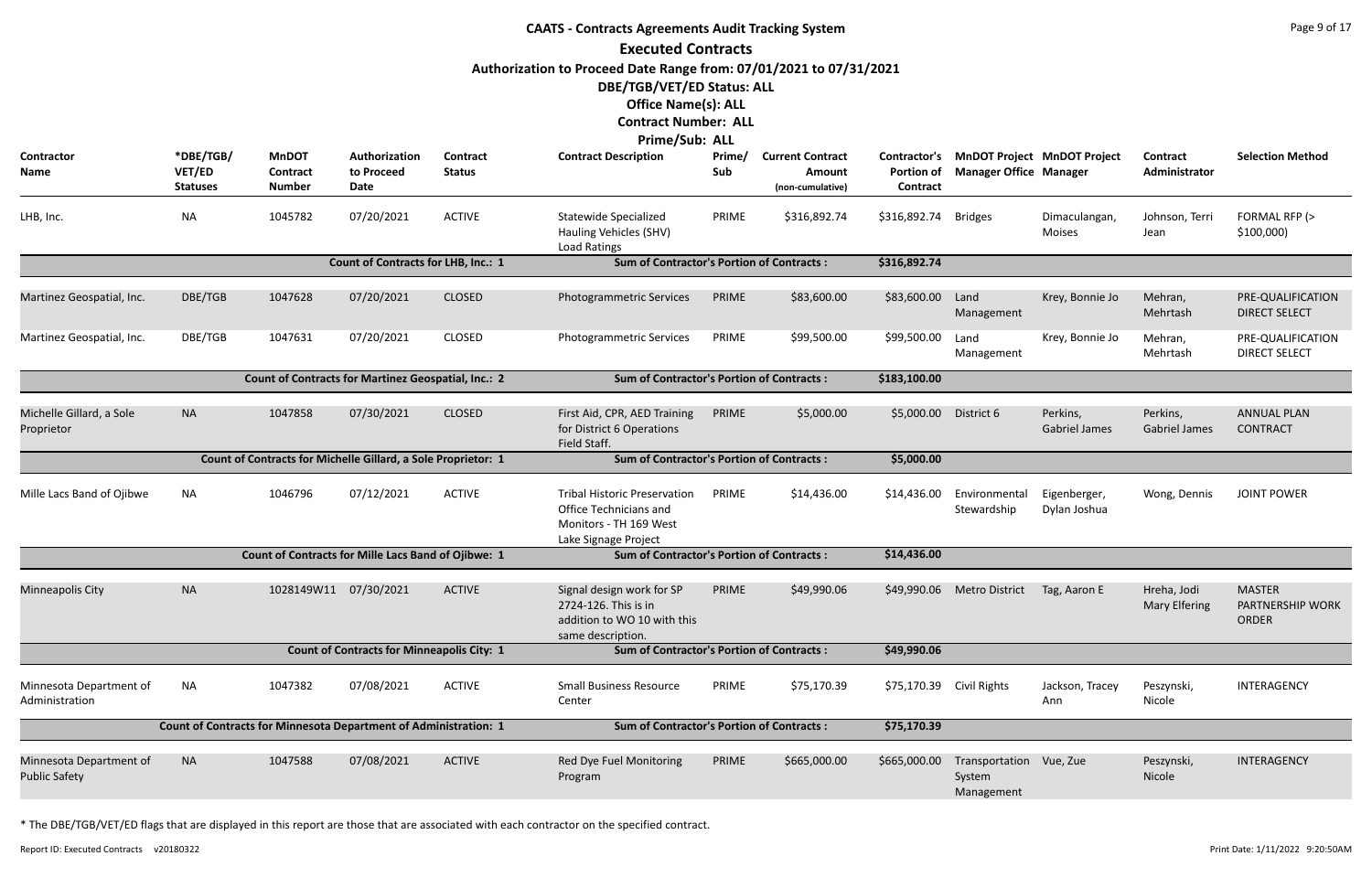|                                                                                                                                                                                                                                                                                                                                           |                                                                                                                            |                                                  |                                                                   |                           | <b>CAATS - Contracts Agreements Audit Tracking System</b><br><b>Executed Contracts</b>                                                                                                                         |               |                                                       |                                               |                                                                     |                          |                                  | Page 10 of 17                             |  |  |
|-------------------------------------------------------------------------------------------------------------------------------------------------------------------------------------------------------------------------------------------------------------------------------------------------------------------------------------------|----------------------------------------------------------------------------------------------------------------------------|--------------------------------------------------|-------------------------------------------------------------------|---------------------------|----------------------------------------------------------------------------------------------------------------------------------------------------------------------------------------------------------------|---------------|-------------------------------------------------------|-----------------------------------------------|---------------------------------------------------------------------|--------------------------|----------------------------------|-------------------------------------------|--|--|
| <b>Contractor</b><br>Name                                                                                                                                                                                                                                                                                                                 | *DBE/TGB/<br>VET/ED<br><b>Statuses</b>                                                                                     | <b>MnDOT</b><br><b>Contract</b><br><b>Number</b> | Authorization<br>to Proceed<br>Date                               | Contract<br><b>Status</b> | Authorization to Proceed Date Range from: 07/01/2021 to 07/31/2021<br>DBE/TGB/VET/ED Status: ALL<br><b>Office Name(s): ALL</b><br><b>Contract Number: ALL</b><br>Prime/Sub: ALL<br><b>Contract Description</b> | Prime/<br>Sub | <b>Current Contract</b><br>Amount<br>(non-cumulative) | Contractor's<br><b>Portion of</b><br>Contract | <b>MnDOT Project MnDOT Project</b><br><b>Manager Office Manager</b> |                          | <b>Contract</b><br>Administrator | <b>Selection Method</b>                   |  |  |
|                                                                                                                                                                                                                                                                                                                                           |                                                                                                                            |                                                  | Count of Contracts for Minnesota Department of Public Safety: 1   |                           | <b>Sum of Contractor's Portion of Contracts:</b>                                                                                                                                                               |               |                                                       | \$665,000.00                                  |                                                                     |                          |                                  |                                           |  |  |
| Minnesota Management &<br><b>Budget</b>                                                                                                                                                                                                                                                                                                   | <b>NA</b>                                                                                                                  | 1047950                                          | 07/21/2021                                                        | <b>ACTIVE</b>             | <b>Children's Cabinet</b>                                                                                                                                                                                      | PRIME         | \$38,000.00                                           | \$38,000.00                                   | <b>Modal Planning</b><br>& Program<br>Mgmt Div<br>Admin             | Thompson,<br>Dawn Denise | Thompson,<br>Dawn Denise         | INTERAGENCY                               |  |  |
|                                                                                                                                                                                                                                                                                                                                           | Count of Contracts for Minnesota Management & Budget: 1<br><b>Sum of Contractor's Portion of Contracts:</b><br>\$38,000.00 |                                                  |                                                                   |                           |                                                                                                                                                                                                                |               |                                                       |                                               |                                                                     |                          |                                  |                                           |  |  |
| <b>NA</b><br>1047837<br>07/30/2021<br><b>CLOSED</b><br>PRIME<br>\$4,000.00<br>\$4,000.00<br>District 3<br>Minnesota State Community<br><b>Safety Training</b><br>Waller, Luke O<br>and Technical College<br>Count of Contracts for Minnesota State Community and Technical College: 1<br><b>Sum of Contractor's Portion of Contracts:</b> |                                                                                                                            |                                                  |                                                                   |                           |                                                                                                                                                                                                                |               |                                                       |                                               |                                                                     |                          |                                  | INTERAGENCY                               |  |  |
|                                                                                                                                                                                                                                                                                                                                           |                                                                                                                            |                                                  |                                                                   |                           |                                                                                                                                                                                                                |               |                                                       | \$4,000.00                                    |                                                                     |                          |                                  |                                           |  |  |
| MN Best, Inc.                                                                                                                                                                                                                                                                                                                             | DBE/TGB                                                                                                                    | 1047402                                          | 07/01/2021                                                        | <b>ACTIVE</b>             | <b>Small Business</b><br><b>Opportunity Program</b><br><b>Inspection Contract</b><br><b>FY22 DS2</b>                                                                                                           | PRIME         | \$99,999.84                                           | \$99,999.84                                   | <b>Metro District</b>                                               | Heinkel, Mindy           | Traxler,<br>Leonard A            | PRE-QUALIFICATION<br><b>DIRECT SELECT</b> |  |  |
|                                                                                                                                                                                                                                                                                                                                           |                                                                                                                            |                                                  | <b>Count of Contracts for MN Best, Inc.: 1</b>                    |                           | <b>Sum of Contractor's Portion of Contracts:</b>                                                                                                                                                               |               |                                                       | \$99,999.84                                   |                                                                     |                          |                                  |                                           |  |  |
| <b>MN State Anoka-Ramsey</b><br><b>Community College</b>                                                                                                                                                                                                                                                                                  | <b>NA</b>                                                                                                                  | 1047823                                          | 07/23/2021                                                        | <b>ACTIVE</b>             | Leadership Development<br><b>Program Training</b>                                                                                                                                                              | PRIME         | \$35,250.00                                           | \$35,250.00                                   | Human<br>Resources                                                  | Hennekens,<br>Carol Lynn | Brand, Melissa<br>Marie          | INTERAGENCY                               |  |  |
|                                                                                                                                                                                                                                                                                                                                           |                                                                                                                            |                                                  | Count of Contracts for MN State Anoka-Ramsey Community College: 1 |                           | <b>Sum of Contractor's Portion of Contracts:</b>                                                                                                                                                               |               |                                                       | \$35,250.00                                   |                                                                     |                          |                                  |                                           |  |  |
| MN State Century College                                                                                                                                                                                                                                                                                                                  | NA                                                                                                                         | 1047824                                          | 07/30/2021                                                        | <b>ACTIVE</b>             | Leadership Development<br><b>Program Training</b>                                                                                                                                                              | PRIME         | \$23,400.00                                           | \$23,400.00                                   | Human<br>Resources                                                  | Hennekens,<br>Carol Lynn | Brand, Melissa<br>Marie          | INTERAGENCY                               |  |  |
|                                                                                                                                                                                                                                                                                                                                           |                                                                                                                            |                                                  | <b>Count of Contracts for MN State Century College: 1</b>         |                           | <b>Sum of Contractor's Portion of Contracts:</b>                                                                                                                                                               |               |                                                       | \$23,400.00                                   |                                                                     |                          |                                  |                                           |  |  |
| Moriarty Scheduling Services, DBE/TGB<br><b>LLC</b>                                                                                                                                                                                                                                                                                       |                                                                                                                            | 1047284                                          | 07/20/2021                                                        | <b>ACTIVE</b>             | Silver Creek and Stewart<br><b>River Bridges CPM</b><br>Schedule                                                                                                                                               | PRIME         | \$55,221.92                                           | \$55,221.92 District 1                        |                                                                     | Anderson,<br>Samantha    | Paulson, Jerald<br>P             | PRE-QUALIFICATION<br><b>DIRECT SELECT</b> |  |  |
|                                                                                                                                                                                                                                                                                                                                           |                                                                                                                            |                                                  | Count of Contracts for Moriarty Scheduling Services, LLC: 1       |                           | <b>Sum of Contractor's Portion of Contracts:</b>                                                                                                                                                               |               |                                                       | \$55,221.92                                   |                                                                     |                          |                                  |                                           |  |  |
| Morningside Family<br>Physicians, P.A.                                                                                                                                                                                                                                                                                                    | <b>NA</b>                                                                                                                  | 1047614                                          | 07/01/2021                                                        | <b>ACTIVE</b>             | FAA Pilot Physical                                                                                                                                                                                             | PRIME         | \$1,650.00                                            |                                               | \$1,650.00 Aeronautics                                              | Flynn, Jeffrey<br>Louis  | Peszynski,<br>Nicole             | <b>ANNUAL PLAN</b><br><b>CONTRACT</b>     |  |  |
|                                                                                                                                                                                                                                                                                                                                           |                                                                                                                            |                                                  | Count of Contracts for Morningside Family Physicians, P.A.: 1     |                           | <b>Sum of Contractor's Portion of Contracts:</b>                                                                                                                                                               |               |                                                       | \$1,650.00                                    |                                                                     |                          |                                  |                                           |  |  |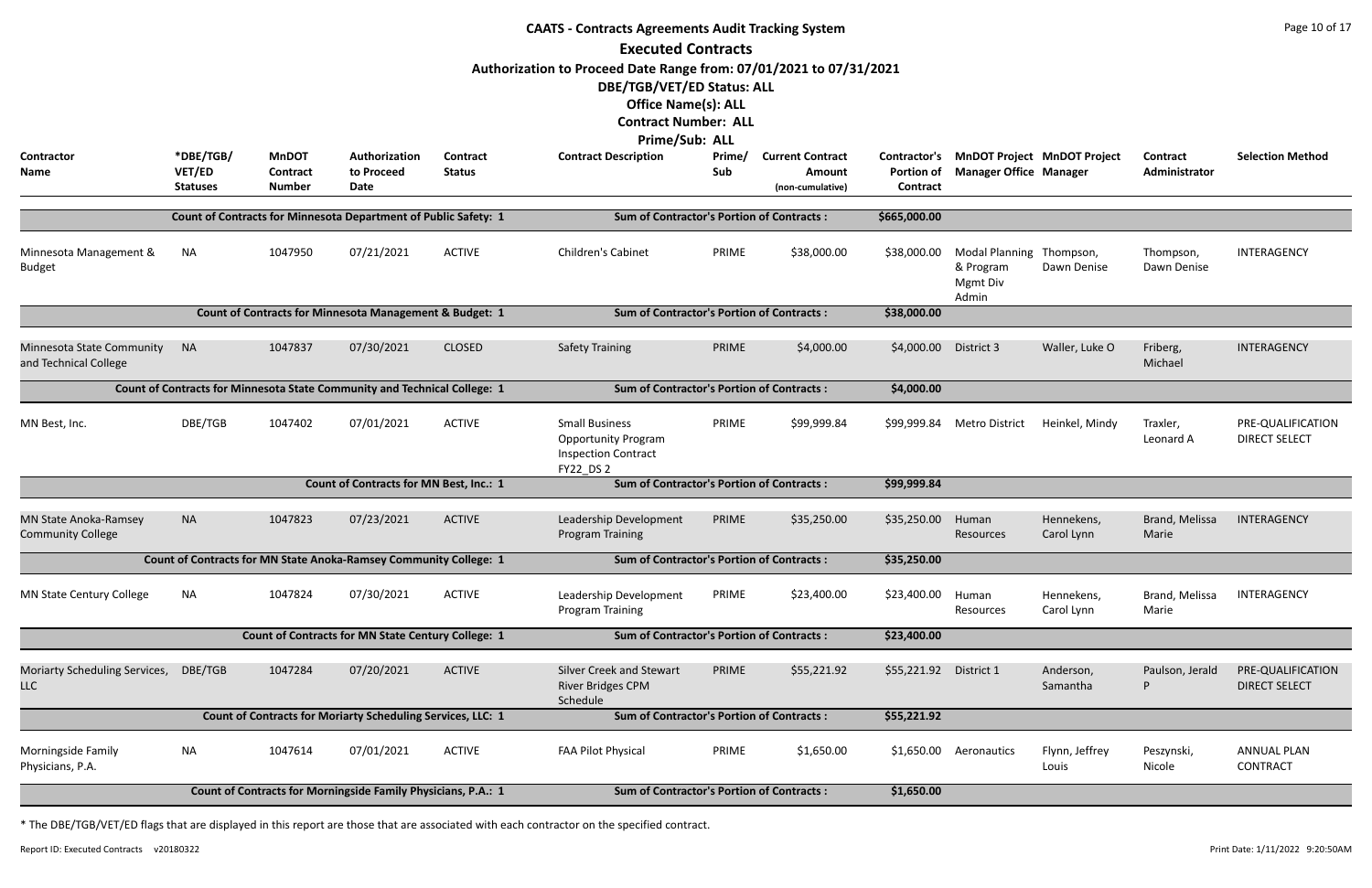|                                                         |                                        |                                                                   |                                     |                           | <b>CAATS - Contracts Agreements Audit Tracking System</b>                                      |               |                                                       |                                                      |                               |                                    |                                  | Page 11 of 17                               |
|---------------------------------------------------------|----------------------------------------|-------------------------------------------------------------------|-------------------------------------|---------------------------|------------------------------------------------------------------------------------------------|---------------|-------------------------------------------------------|------------------------------------------------------|-------------------------------|------------------------------------|----------------------------------|---------------------------------------------|
|                                                         |                                        |                                                                   |                                     |                           | <b>Executed Contracts</b>                                                                      |               |                                                       |                                                      |                               |                                    |                                  |                                             |
|                                                         |                                        |                                                                   |                                     |                           | Authorization to Proceed Date Range from: 07/01/2021 to 07/31/2021                             |               |                                                       |                                                      |                               |                                    |                                  |                                             |
|                                                         |                                        |                                                                   |                                     |                           | DBE/TGB/VET/ED Status: ALL                                                                     |               |                                                       |                                                      |                               |                                    |                                  |                                             |
|                                                         |                                        |                                                                   |                                     |                           | <b>Office Name(s): ALL</b>                                                                     |               |                                                       |                                                      |                               |                                    |                                  |                                             |
|                                                         |                                        |                                                                   |                                     |                           | <b>Contract Number: ALL</b>                                                                    |               |                                                       |                                                      |                               |                                    |                                  |                                             |
|                                                         |                                        |                                                                   |                                     |                           | Prime/Sub: ALL                                                                                 |               |                                                       |                                                      |                               |                                    |                                  |                                             |
| Contractor<br>Name                                      | *DBE/TGB/<br>VET/ED<br><b>Statuses</b> | <b>MnDOT</b><br><b>Contract</b><br><b>Number</b>                  | Authorization<br>to Proceed<br>Date | Contract<br><b>Status</b> | <b>Contract Description</b>                                                                    | Prime/<br>Sub | <b>Current Contract</b><br>Amount<br>(non-cumulative) | <b>Contractor's</b><br><b>Portion of</b><br>Contract | <b>Manager Office Manager</b> | <b>MnDOT Project MnDOT Project</b> | <b>Contract</b><br>Administrator | <b>Selection Method</b>                     |
| Northstar Surveying Inc.                                | <b>NA</b>                              | 1047291                                                           | 07/12/2021                          | <b>ACTIVE</b>             | <b>Geodetic Leveling</b>                                                                       | PRIME         | \$75,000.00                                           | \$75,000.00                                          | Land                          | Barke, John                        | Smith, Adam                      | PRE-QUALIFICATION                           |
|                                                         |                                        |                                                                   |                                     |                           |                                                                                                |               |                                                       |                                                      | Management                    | Richard                            | Eric                             | <b>DIRECT SELECT</b>                        |
|                                                         |                                        | Count of Contracts for Northstar Surveying Inc.: 1                |                                     |                           | <b>Sum of Contractor's Portion of Contracts:</b>                                               |               |                                                       | \$75,000.00                                          |                               |                                    |                                  |                                             |
| <b>Occupational Medicine</b><br>Consultants, Ltd.       | DBE/TGB                                | 1047616                                                           | 07/09/2021                          | <b>ACTIVE</b>             | FAA Pilot Physical                                                                             | PRIME         | \$1,675.00                                            | \$1,675.00                                           | Aeronautics                   | Flynn, Jeffrey<br>Louis            | Peszynski,<br>Nicole             | <b>ANNUAL PLAN</b><br><b>CONTRACT</b>       |
|                                                         |                                        | Count of Contracts for Occupational Medicine Consultants, Ltd.: 1 |                                     |                           | <b>Sum of Contractor's Portion of Contracts:</b>                                               |               |                                                       | \$1,675.00                                           |                               |                                    |                                  |                                             |
| Oklahoma State University                               | <b>NA</b>                              | 1036339W01 07/27/2021                                             |                                     | <b>ACTIVE</b>             | <b>Bridge Low Slump</b><br>Concrete Overlay Mix<br>Design for Mobile Mixers                    | PRIME         | \$271,612.00                                          | \$271,612.00                                         | Research and<br>Innovation    | Sindt, Matthew<br>George           | Brand, Melissa<br>Marie          | <b>MASTER CONTRACT</b><br><b>WORK ORDER</b> |
|                                                         |                                        | Count of Contracts for Oklahoma State University: 1               |                                     |                           | <b>Sum of Contractor's Portion of Contracts:</b>                                               |               |                                                       | \$271,612.00                                         |                               |                                    |                                  |                                             |
| Olson & Nesvold Engineers,<br>P.S.C.                    | <b>NA</b>                              | 1047885                                                           | 07/23/2021                          | <b>CLOSED</b>             | Bridge Approach Panel and<br>miscellaneous Structural<br>Design                                | PRIME         | \$15,640.00                                           | \$15,640.00                                          | Metro District                | Casey, Chad M                      | Hebert, Joshua<br>Phillip        | PRE-QUALIFICATION<br><b>DIRECT SELECT</b>   |
|                                                         |                                        | Count of Contracts for Olson & Nesvold Engineers, P.S.C.: 1       |                                     |                           | <b>Sum of Contractor's Portion of Contracts:</b>                                               |               |                                                       | \$15,640.00                                          |                               |                                    |                                  |                                             |
| <b>Oneida Engineering</b><br>Solutions, LLC             | <b>DBE</b>                             | 1035060W03                                                        | 07/06/2021                          | <b>ACTIVE</b>             | Approach Roadway and<br><b>Bridge Design for</b><br>Replacement of Bridge No.<br>6776 on US 61 | <b>SUB</b>    | \$879,564.25                                          | \$19,548.60                                          | District 6                    | Hanson, Chad<br>W                  | Arneson, Kelly<br>A              | <b>MASTER CONTRACT</b><br><b>WORK ORDER</b> |
|                                                         |                                        | Count of Contracts for Oneida Engineering Solutions, LLC: 1       |                                     |                           | <b>Sum of Contractor's Portion of Contracts:</b>                                               |               |                                                       | \$19,548.60                                          |                               |                                    |                                  |                                             |
| Pace Analytical Services, Inc.                          | ΝA                                     | 1047641                                                           | 07/23/2021                          | <b>ACTIVE</b>             | Former Roundhouse<br>Property Phase II Drilling<br>Investigation                               | <b>SUB</b>    | \$41,628.45                                           | \$13,948.00                                          | Environmental<br>Stewardship  | Boben, Carolyn<br>Lorraine         | Anderson,<br>Debra               | PRE-QUALIFICATION<br><b>DIRECT SELECT</b>   |
|                                                         |                                        | Count of Contracts for Pace Analytical Services, Inc.: 1          |                                     |                           | <b>Sum of Contractor's Portion of Contracts:</b>                                               |               |                                                       | \$13,948.00                                          |                               |                                    |                                  |                                             |
| Patchin Messner Appraisals,<br>Inc. dba Patchin Messner | <b>NA</b>                              | 1047820                                                           | 07/26/2021                          | <b>CLOSED</b>             | Fair Market Appraisal for<br>Conveyance 2017-0082                                              | PRIME         | \$6,000.00                                            | \$6,000.00                                           | Land<br>Management            | Currell, James<br>Lewis            | Wong, Dennis                     | PRE-QUALIFICATION<br><b>DIRECT SELECT</b>   |
| Patchin Messner Appraisals,<br>Inc. dba Patchin Messner | <b>NA</b>                              | 1047677                                                           | 07/01/2021                          | <b>CLOSED</b>             | Fair Market Appraisal for<br>Conveyance 2020-0088,<br>Parcel 23, a Permanent<br>Easement       | PRIME         | \$5,000.00                                            | \$5,000.00                                           | Land<br>Management            | Currell, James<br>Lewis            | Wong, Dennis                     | PRE-QUALIFICATION<br><b>DIRECT SELECT</b>   |

Report ID: Executed Contracts v20180322 9:20:50AM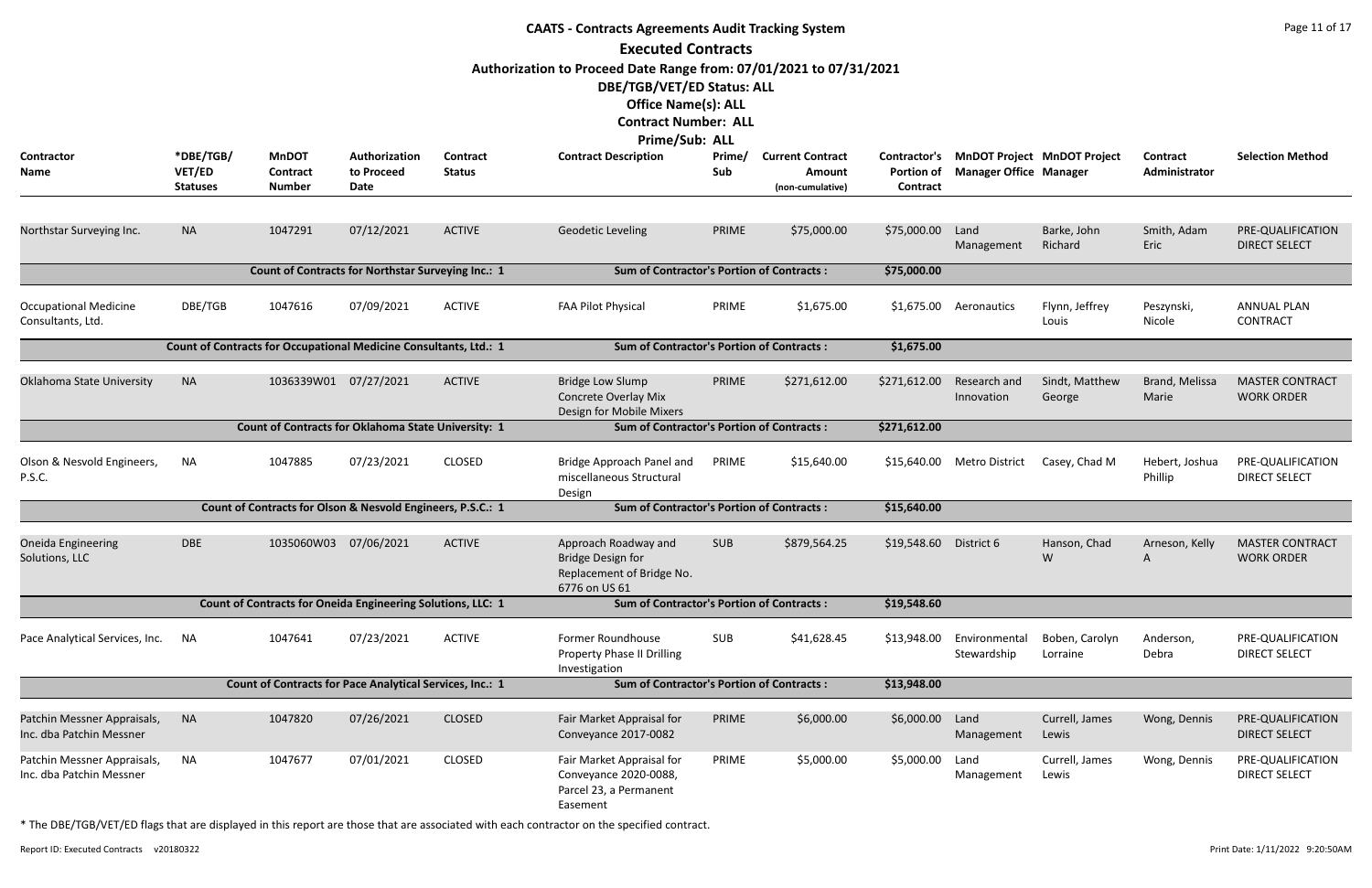|                                                                                       |                                        |                                                  |                                                                                  |                           | <b>CAATS - Contracts Agreements Audit Tracking System</b>                   |               |                                                       |                                                      |                                                                     |                            |                           | Page 12 of 17                             |
|---------------------------------------------------------------------------------------|----------------------------------------|--------------------------------------------------|----------------------------------------------------------------------------------|---------------------------|-----------------------------------------------------------------------------|---------------|-------------------------------------------------------|------------------------------------------------------|---------------------------------------------------------------------|----------------------------|---------------------------|-------------------------------------------|
|                                                                                       |                                        |                                                  |                                                                                  |                           | <b>Executed Contracts</b>                                                   |               |                                                       |                                                      |                                                                     |                            |                           |                                           |
|                                                                                       |                                        |                                                  |                                                                                  |                           | Authorization to Proceed Date Range from: 07/01/2021 to 07/31/2021          |               |                                                       |                                                      |                                                                     |                            |                           |                                           |
|                                                                                       |                                        |                                                  |                                                                                  |                           | DBE/TGB/VET/ED Status: ALL                                                  |               |                                                       |                                                      |                                                                     |                            |                           |                                           |
|                                                                                       |                                        |                                                  |                                                                                  |                           | <b>Office Name(s): ALL</b>                                                  |               |                                                       |                                                      |                                                                     |                            |                           |                                           |
|                                                                                       |                                        |                                                  |                                                                                  |                           | <b>Contract Number: ALL</b>                                                 |               |                                                       |                                                      |                                                                     |                            |                           |                                           |
|                                                                                       |                                        |                                                  |                                                                                  |                           | <b>Prime/Sub: ALL</b>                                                       |               |                                                       |                                                      |                                                                     |                            |                           |                                           |
| <b>Contractor</b><br><b>Name</b>                                                      | *DBE/TGB/<br>VET/ED<br><b>Statuses</b> | <b>MnDOT</b><br><b>Contract</b><br><b>Number</b> | Authorization<br>to Proceed<br>Date                                              | Contract<br><b>Status</b> | <b>Contract Description</b>                                                 | Prime/<br>Sub | <b>Current Contract</b><br>Amount<br>(non-cumulative) | <b>Contractor's</b><br><b>Portion of</b><br>Contract | <b>MnDOT Project MnDOT Project</b><br><b>Manager Office Manager</b> |                            | Contract<br>Administrator | <b>Selection Method</b>                   |
|                                                                                       |                                        |                                                  |                                                                                  |                           |                                                                             |               |                                                       |                                                      |                                                                     |                            |                           |                                           |
| Count of Contracts for Patchin Messner Appraisals, Inc. dba Patchin Messner Valuation |                                        |                                                  |                                                                                  | <b>Counselors: 2</b>      | <b>Sum of Contractor's Portion of Contracts:</b>                            |               |                                                       | \$11,000.00                                          |                                                                     |                            |                           |                                           |
| <b>Professional Engineering</b>                                                       | DBE/TGB                                | 1046559                                          | 07/20/2021                                                                       | <b>ACTIVE</b>             | <b>Highway Heavy Instruction</b>                                            | PRIME         | \$21,695.82                                           | \$21,695.82                                          | <b>Civil Rights</b>                                                 | Marks, Adam                | Wong, Dennis              | <b>QUICK CALL (&lt;</b>                   |
| Services, Ltd.                                                                        |                                        |                                                  |                                                                                  |                           | <b>Training for Certified Small</b><br><b>Businesses</b>                    |               |                                                       |                                                      |                                                                     | Joseph                     |                           | \$25,000                                  |
| <b>Professional Engineering</b><br>Services, Ltd.                                     | DBE/TGB                                | 1044850                                          | 07/08/2021                                                                       | <b>ACTIVE</b>             | County Road Safety Plan<br>Updates                                          | <b>SUB</b>    | \$651,368.05                                          | \$134,421.68                                         | State Aid for<br>Local Transp                                       | Feyissa, Girma             | Anderson,<br>Debra        | FORMAL RFP (><br>\$100,000                |
| <b>Professional Engineering</b>                                                       | DBE/TGB                                | 1047406                                          | 07/07/2021                                                                       | <b>ACTIVE</b>             | <b>Small Business</b>                                                       | PRIME         | \$99,997.70                                           | \$99,997.70                                          | <b>Metro District</b>                                               | Heinkel, Mindy             | Traxler,                  | PRE-QUALIFICATION                         |
| Services, Ltd.                                                                        |                                        |                                                  |                                                                                  |                           | <b>Opportunity Program</b><br><b>Inspection Contract</b>                    |               |                                                       |                                                      |                                                                     |                            | Leonard A                 | <b>DIRECT SELECT</b>                      |
| <b>Professional Engineering</b>                                                       | DBE/TGB                                | 1045692                                          | 07/01/2021                                                                       | <b>ACTIVE</b>             | FY22_DS 1<br>County Road Safety Plan                                        | SUB           | \$500,445.19                                          | \$126,849.17                                         | State Aid for                                                       | Feyissa, Girma             | Anderson,                 | FORMAL RFP (>                             |
| Services, Ltd.                                                                        |                                        |                                                  |                                                                                  |                           | Updates                                                                     |               |                                                       |                                                      | Local Transp                                                        |                            | Debra                     | \$100,000                                 |
|                                                                                       |                                        |                                                  | Count of Contracts for Professional Engineering Services, Ltd.: 4                |                           | <b>Sum of Contractor's Portion of Contracts:</b>                            |               |                                                       | \$382,964.37                                         |                                                                     |                            |                           |                                           |
|                                                                                       |                                        |                                                  |                                                                                  |                           |                                                                             |               |                                                       |                                                      |                                                                     |                            |                           |                                           |
| Quantum Spatial, Inc.                                                                 | <b>NA</b>                              | 1047629                                          | 07/26/2021                                                                       | <b>CLOSED</b>             | <b>Photogrammetric Services</b>                                             | PRIME         | \$93,250.00                                           | \$93,250.00                                          | Land<br>Management                                                  | McLane,<br>Michael Joseph  | Mehran,<br>Mehrtash       | PRE-QUALIFICATION<br><b>DIRECT SELECT</b> |
|                                                                                       |                                        |                                                  | Count of Contracts for Quantum Spatial, Inc.: 1                                  |                           | <b>Sum of Contractor's Portion of Contracts:</b>                            |               |                                                       | \$93,250.00                                          |                                                                     |                            |                           |                                           |
| Ramboll US Consulting, Inc.<br>fka Ramboll US Corporation                             | <b>NA</b>                              | 1047910                                          | 07/20/2021                                                                       | <b>ACTIVE</b>             | Response Action Plan,<br>Special Provisions, and<br><b>Agency Submittal</b> | PRIME         | \$8,410.84                                            | \$8,410.84                                           | Environmental<br>Stewardship                                        | Boben, Carolyn<br>Lorraine | Anderson,<br>Debra        | PRE-QUALIFICATION<br><b>DIRECT SELECT</b> |
|                                                                                       |                                        |                                                  | Count of Contracts for Ramboll US Consulting, Inc. fka Ramboll US Corporation: 1 |                           | <b>Sum of Contractor's Portion of Contracts:</b>                            |               |                                                       | \$8,410.84                                           |                                                                     |                            |                           |                                           |
|                                                                                       |                                        |                                                  |                                                                                  |                           |                                                                             |               |                                                       |                                                      |                                                                     |                            |                           |                                           |
| Rani Engineering, LLC                                                                 | DBE/TGB/VET                            | 1046155                                          | 07/09/2021                                                                       | <b>ACTIVE</b>             | Final Design Plan Set                                                       | <b>SUB</b>    | \$592,898.94                                          | \$19,033.50                                          | District 7                                                          | Thibert,<br>Mathew A       | Museus, Susan             | PRE-QUALIFICATION<br>ANNOUNCEMENT         |
|                                                                                       |                                        |                                                  | Count of Contracts for Rani Engineering, LLC: 1                                  |                           | <b>Sum of Contractor's Portion of Contracts:</b>                            |               |                                                       | \$19,033.50                                          |                                                                     |                            |                           |                                           |
| Root Level Services                                                                   | <b>NA</b>                              | 1047828                                          | 07/20/2021                                                                       | <b>ACTIVE</b>             | FY2022-23 LRRB Website<br><b>Hosting and Maintenance</b>                    | <b>SUB</b>    | \$14,996.62                                           | \$1,200.00                                           | Research and<br>Innovation                                          | Sindt, Matthew<br>George   | Brand, Melissa<br>Marie   | PRE-QUALIFICATION<br><b>DIRECT SELECT</b> |
|                                                                                       |                                        |                                                  | <b>Count of Contracts for Root Level Services: 1</b>                             |                           | <b>Sum of Contractor's Portion of Contracts:</b>                            |               |                                                       | \$1,200.00                                           |                                                                     |                            |                           |                                           |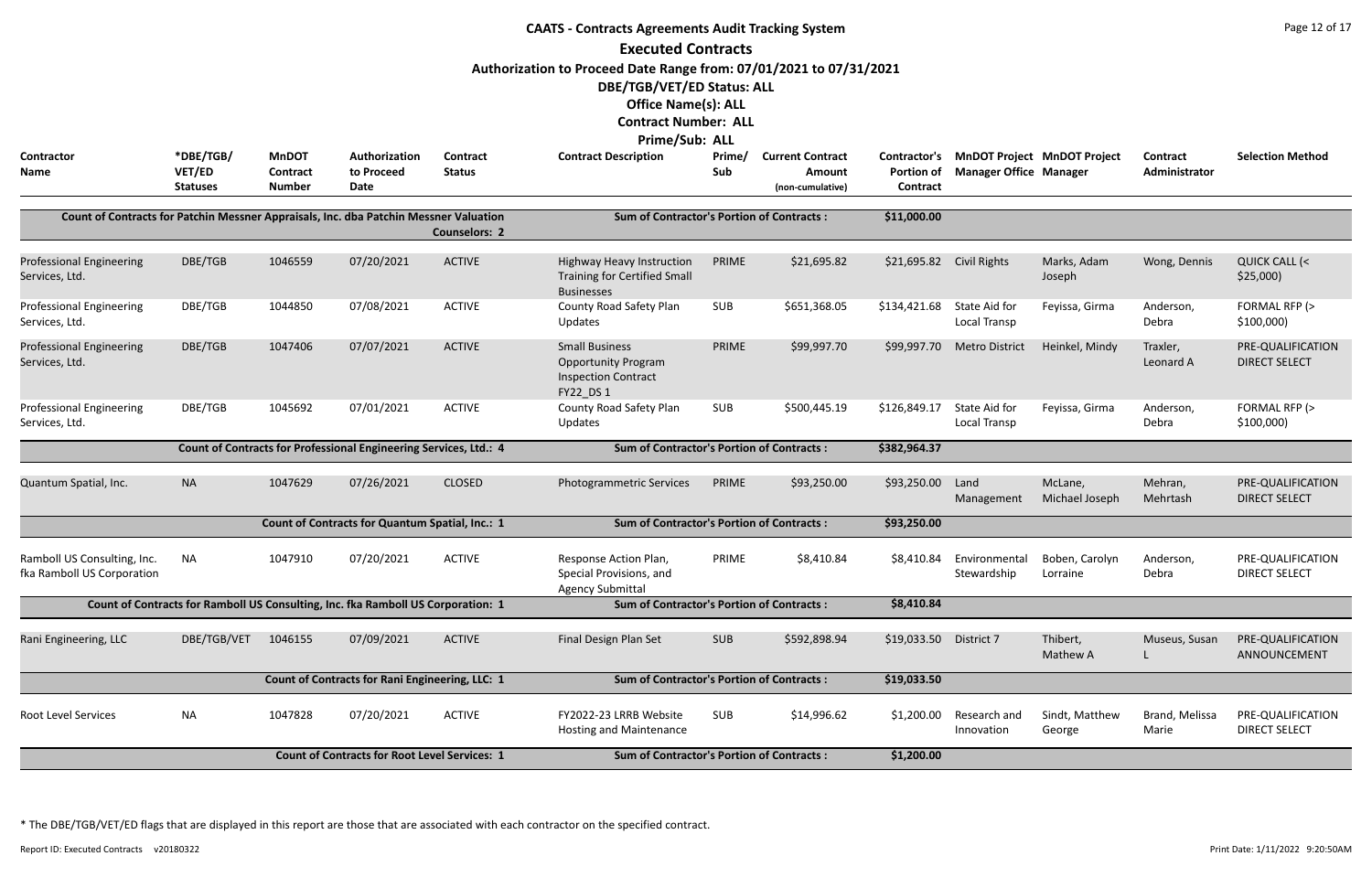## **CAATS - Contracts Agreements Audit Tracking System Executed Contracts Authorization to Proceed Date Range from: 07/01/2021 to 07/31/2021 DBE/TGB/VET/ED Status: ALL Office Name(s): ALL**

### **Contract Number: ALL**

#### **Prime/Sub: ALL**

| <b>Contractor</b><br>Name  | *DBE/TGB/<br>VET/ED<br><b>Statuses</b> | <b>MnDOT</b><br>Contract<br><b>Number</b>          | Authorization<br>to Proceed<br>Date             | <b>Contract</b><br><b>Status</b> | <b>Contract Description</b>                                                                                       | Prime/<br>Sub | <b>Current Contract</b><br><b>Amount</b><br>(non-cumulative) | <b>Contractor's</b><br>Portion of<br>Contract | <b>Manager Office Manager</b> | <b>MnDOT Project MnDOT Project</b> | Contract<br>Administrator | <b>Selection Method</b>                      |
|----------------------------|----------------------------------------|----------------------------------------------------|-------------------------------------------------|----------------------------------|-------------------------------------------------------------------------------------------------------------------|---------------|--------------------------------------------------------------|-----------------------------------------------|-------------------------------|------------------------------------|---------------------------|----------------------------------------------|
| Safety Signs, LLC          | DBE/TGB                                | 1047146                                            | 07/30/2021                                      | <b>ACTIVE</b>                    | Video Inspection TH 55,<br>Multi-award Project #2                                                                 | <b>SUB</b>    | \$225,188.00                                                 | \$22,536.00                                   | <b>Metro District</b>         | Daleiden, Lee<br>N                 | Thurner,<br>Jodeen P      | FORMAL RFP (><br>\$100,000                   |
| Safety Signs, LLC          | DBE/TGB                                | 1046531                                            | 07/08/2021                                      | <b>ACTIVE</b>                    | 2020 Multi-Award Metro<br>Video Inspection Project                                                                | <b>SUB</b>    | \$124,527.50                                                 |                                               | Metro District                | Daleiden, Lee                      | Thurner,<br>Jodeen P      | PRE-QUALIFICATION<br>ANNOUNCEMENT            |
|                            |                                        |                                                    | Count of Contracts for Safety Signs, LLC: 2     |                                  | <b>Sum of Contractor's Portion of Contracts:</b>                                                                  |               |                                                              | \$22,536.00                                   |                               |                                    |                           |                                              |
| Sambatek, Inc.             | <b>NA</b>                              | 1047388                                            | 07/12/2021                                      | <b>ACTIVE</b>                    | Quick Call Design for OAE,<br>Group #2                                                                            | SUB           | \$49,682.88                                                  | \$3,875.58                                    | <b>Metro District</b>         | Lindeberg,<br>Mark J               | Thurner,<br>Jodeen P      | <b>QUICK CALL</b><br>$( $25,001 - $100,000)$ |
| Sambatek, Inc.             | DBE/TGB                                | 1035062W02 07/08/2021                              |                                                 | <b>ACTIVE</b>                    | US 169 Mill and Overlay<br>and US 10 Little Falls<br><b>Bypass</b>                                                | PRIME         | \$327,556.73                                                 | \$278,189.23                                  | District 3                    | Odegaard, Terri<br>Lee             | Arneson, Kelly<br>A       | <b>MASTER CONTRACT</b><br><b>WORK ORDER</b>  |
|                            |                                        |                                                    | <b>Count of Contracts for Sambatek, Inc.: 2</b> |                                  | <b>Sum of Contractor's Portion of Contracts:</b>                                                                  |               |                                                              | \$282,064.81                                  |                               |                                    |                           |                                              |
| Songhai Construction LLC   | DBE/TGB                                | 1047270                                            | 07/16/2021                                      | <b>ACTIVE</b>                    | <b>ADA Small Business</b><br>Opportunity<br>Program-Construction<br>Inspection#5                                  | PRIME         | \$24,927.48                                                  | \$24,927.48                                   | <b>Metro District</b>         | Olson, Tracy<br>Marilyn            | Kamprath,<br>Augustine    | <b>EQUITY DIRECT</b><br>SELECT (<\$25,000)   |
|                            |                                        | Count of Contracts for Songhai Construction LLC: 1 |                                                 |                                  | <b>Sum of Contractor's Portion of Contracts:</b>                                                                  |               |                                                              | \$24,927.48                                   |                               |                                    |                           |                                              |
| SRF Consulting Group, Inc. | <b>NA</b>                              | 1047860                                            | 07/23/2021                                      | <b>ACTIVE</b>                    | NW Metro Mississippi<br>River Crossing Wrap-up<br>Contract                                                        | PRIME         | \$14,422.23                                                  | \$14,422.23                                   | <b>Metro District</b>         | Wiltgen,<br>Jennifer               | Hebert, Joshua<br>Phillip | PRE-QUALIFICATION<br><b>DIRECT SELECT</b>    |
| SRF Consulting Group, Inc. | <b>NA</b>                              | 1047212                                            | 07/23/2021                                      | <b>EXPIRED</b>                   | The Tipping Point: What<br><b>COVID Travel Reductions</b><br>Tells Us About Effective<br><b>Congestion Relief</b> | PRIME         | \$12,672.46                                                  | \$12,672.46                                   | Research and<br>Innovation    | Sindt, Matthew<br>George           | Brand, Melissa<br>Marie   | PRE-QUALIFICATION<br><b>DIRECT SELECT</b>    |
| SRF Consulting Group, Inc. | NA                                     | 1047211                                            | 07/12/2021                                      | <b>ACTIVE</b>                    | <b>Evaluation of Stabilized</b><br><b>Full Depth Reclamation</b><br>(FDR) Stabilizing Products                    | PRIME         | \$89,836.90                                                  | \$89,836.90                                   | Research and<br>Innovation    | Sindt, Matthew<br>George           | Brand, Melissa<br>Marie   | PRE-QUALIFICATION<br><b>DIRECT SELECT</b>    |
| SRF Consulting Group, Inc. | <b>NA</b>                              | 1046135                                            | 07/09/2021                                      | <b>ACTIVE</b>                    | Safety Analysis of TH 210<br>using LIDAR Technology                                                               | PRIME         | \$16,440.03                                                  | \$16,440.03                                   | Traffic<br>Engineering        | Leuer, Derek J                     | Brand, Melissa<br>Marie   | QUICK CALL (<<br>\$25,000                    |
| SRF Consulting Group, Inc. | <b>NA</b>                              | 1044850                                            | 07/08/2021                                      | <b>ACTIVE</b>                    | County Road Safety Plan<br>Updates                                                                                | PRIME         | \$651,368.05                                                 | \$516,946.37                                  | State Aid for<br>Local Transp | Feyissa, Girma                     | Anderson,<br>Debra        | FORMAL RFP (><br>\$100,000                   |

\* The DBE/TGB/VET/ED flags that are displayed in this report are those that are associated with each contractor on the specified contract.

Report ID: Executed Contracts v20180322 Print Date: 1/11/2022 9:20:50AM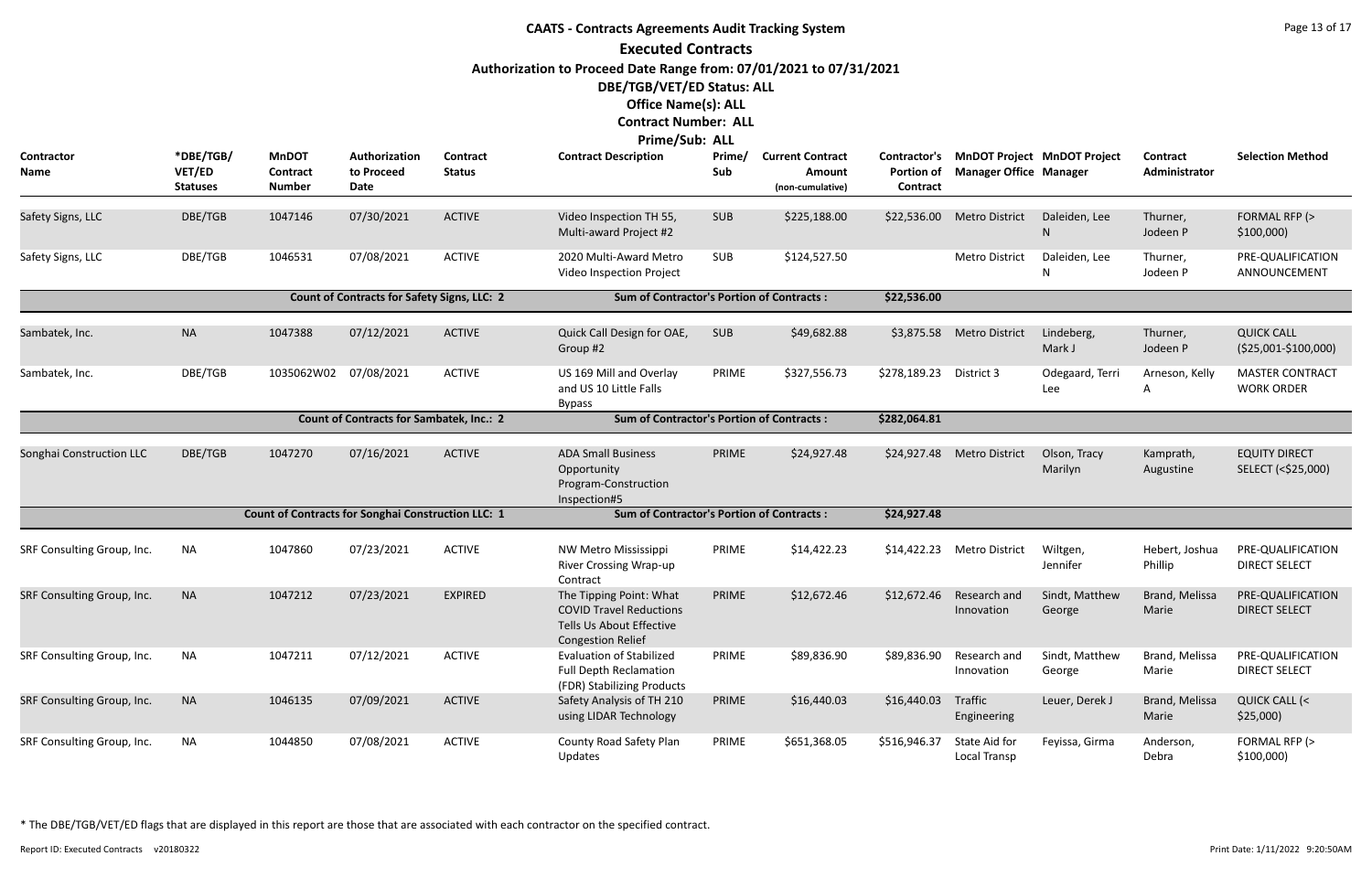|                                            |                                        |                                                  |                                                                   |                                  | <b>CAATS - Contracts Agreements Audit Tracking System</b>                                                                                      |               |                                                       |                                                      |                               |                                    |                           | Page 14 of 17                                     |
|--------------------------------------------|----------------------------------------|--------------------------------------------------|-------------------------------------------------------------------|----------------------------------|------------------------------------------------------------------------------------------------------------------------------------------------|---------------|-------------------------------------------------------|------------------------------------------------------|-------------------------------|------------------------------------|---------------------------|---------------------------------------------------|
|                                            |                                        |                                                  |                                                                   |                                  | <b>Executed Contracts</b>                                                                                                                      |               |                                                       |                                                      |                               |                                    |                           |                                                   |
|                                            |                                        |                                                  |                                                                   |                                  | Authorization to Proceed Date Range from: 07/01/2021 to 07/31/2021                                                                             |               |                                                       |                                                      |                               |                                    |                           |                                                   |
|                                            |                                        |                                                  |                                                                   |                                  | DBE/TGB/VET/ED Status: ALL                                                                                                                     |               |                                                       |                                                      |                               |                                    |                           |                                                   |
|                                            |                                        |                                                  |                                                                   |                                  | <b>Office Name(s): ALL</b>                                                                                                                     |               |                                                       |                                                      |                               |                                    |                           |                                                   |
|                                            |                                        |                                                  |                                                                   |                                  | <b>Contract Number: ALL</b>                                                                                                                    |               |                                                       |                                                      |                               |                                    |                           |                                                   |
|                                            |                                        |                                                  |                                                                   |                                  | Prime/Sub: ALL                                                                                                                                 |               |                                                       |                                                      |                               |                                    |                           |                                                   |
| Contractor<br>Name                         | *DBE/TGB/<br>VET/ED<br><b>Statuses</b> | <b>MnDOT</b><br><b>Contract</b><br><b>Number</b> | Authorization<br>to Proceed<br>Date                               | <b>Contract</b><br><b>Status</b> | <b>Contract Description</b>                                                                                                                    | Prime/<br>Sub | <b>Current Contract</b><br>Amount<br>(non-cumulative) | <b>Contractor's</b><br><b>Portion of</b><br>Contract | <b>Manager Office Manager</b> | <b>MnDOT Project MnDOT Project</b> | Contract<br>Administrator | <b>Selection Method</b>                           |
| SRF Consulting Group, Inc.                 | <b>NA</b>                              | 1045784                                          | 07/02/2021                                                        | <b>ACTIVE</b>                    | <b>Statewide Specialized</b><br>Hauling Vehicles (SHV)<br>Load Ratings                                                                         | PRIME         | \$444,956.43                                          | \$444,956.43                                         | <b>Bridges</b>                | Dimaculangan,<br>Moises            | Johnson, Terri<br>Jean    | FORMAL RFP (><br>\$100,000                        |
|                                            |                                        |                                                  | Count of Contracts for SRF Consulting Group, Inc.: 6              |                                  | <b>Sum of Contractor's Portion of Contracts:</b>                                                                                               |               |                                                       | \$1,095,274.42                                       |                               |                                    |                           |                                                   |
| <b>Stantec Consulting Services</b><br>Inc. | NA                                     | 1047606                                          | 07/30/2021                                                        | <b>ACTIVE</b>                    | <b>Assessment of Field</b><br>Infiltration Performance of<br>Swales in Comparison to<br><b>Minnesota Swales</b><br><b>Calculator Estimates</b> | PRIME         | \$99,897.17                                           | \$99,897.17                                          | Research and<br>Innovation    | Sindt, Matthew<br>George           | Duran, Ashley<br>Marie    | PRE-QUALIFICATION<br><b>DIRECT SELECT</b>         |
| <b>Stantec Consulting Services</b><br>Inc. | <b>NA</b>                              | 1046132                                          | 07/26/2021                                                        | <b>ACTIVE</b>                    | Highway 7 and Highway<br>212 Intersection Studies                                                                                              | PRIME         | \$63,833.06                                           | \$63,833.06                                          | District 8                    | Brand, Cody<br>Jeffrey             | Weller, Derek<br>Randall  | PRE-QUALIFICATION<br><b>DIRECT SELECT</b>         |
|                                            |                                        |                                                  | <b>Count of Contracts for Stantec Consulting Services Inc.: 2</b> |                                  | <b>Sum of Contractor's Portion of Contracts:</b>                                                                                               |               |                                                       | \$163,730.23                                         |                               |                                    |                           |                                                   |
| Stevens Engineers, Inc.                    | DBE                                    | 1046742                                          | 07/12/2021                                                        | <b>ACTIVE</b>                    | <b>Quick Call Design Contract</b><br>for OAE                                                                                                   | PRIME         | \$49,985.74                                           |                                                      | \$49,985.74 Metro District    | Lindeberg,<br>Mark J               | Thurner,<br>Jodeen P      | <b>QUICK CALL</b><br>$( $25,001 - $100,000)$      |
|                                            |                                        |                                                  | Count of Contracts for Stevens Engineers, Inc.: 1                 |                                  | <b>Sum of Contractor's Portion of Contracts:</b>                                                                                               |               |                                                       | \$49,985.74                                          |                               |                                    |                           |                                                   |
| T2 UES, Inc. dba T2 Utility<br>Engineers   | <b>NA</b>                              | 1046599                                          | 07/21/2021                                                        | <b>ACTIVE</b>                    | SUE Investigation for Two<br><b>Harbors Reconstruction</b><br>Project                                                                          | PRIME         | \$420,061.31                                          | \$420,061.31 District 1                              |                               | Olson, Josie<br>Dawn               |                           | Paulson, Jerald PRE-QUALIFICATION<br>ANNOUNCEMENT |
|                                            |                                        |                                                  | Count of Contracts for T2 UES, Inc. dba T2 Utility Engineers: 1   |                                  | <b>Sum of Contractor's Portion of Contracts:</b>                                                                                               |               |                                                       | \$420,061.31                                         |                               |                                    |                           |                                                   |
| Terracon Consultants, Inc.                 | NA                                     | 1047681                                          | 07/01/2021                                                        | <b>ACTIVE</b>                    | <b>Northfield Truck Station</b><br>Special Inspections and<br>Testing                                                                          | PRIME         | \$93,967.00                                           |                                                      | \$93,967.00 Maintenance       | Ivers, Brian                       | Anderson,<br>Debra        | <b>CERTIFIED LIST</b><br><b>DIRECT SELECT</b>     |
|                                            |                                        |                                                  | Count of Contracts for Terracon Consultants, Inc.: 1              |                                  | <b>Sum of Contractor's Portion of Contracts:</b>                                                                                               |               |                                                       | \$93,967.00                                          |                               |                                    |                           |                                                   |
| TestAmerica Laboratories,<br>Inc.          | <b>NA</b>                              | 1047731                                          | 07/27/2021                                                        | <b>ACTIVE</b>                    | Saginaw Roundabout<br>Phase II Drilling<br>Investigation                                                                                       | <b>SUB</b>    | \$87,169.25                                           | \$26,148.00                                          | Environmental<br>Stewardship  | Boben, Carolyn<br>Lorraine         | Anderson,<br>Debra        | PRE-QUALIFICATION<br><b>DIRECT SELECT</b>         |
|                                            |                                        |                                                  | Count of Contracts for TestAmerica Laboratories, Inc.: 1          |                                  | <b>Sum of Contractor's Portion of Contracts:</b>                                                                                               |               |                                                       | \$26,148.00                                          |                               |                                    |                           |                                                   |
| Thein Well Company,<br>Incorporated        | <b>NA</b>                              | 1047731                                          | 07/27/2021                                                        | <b>ACTIVE</b>                    | Saginaw Roundabout<br>Phase II Drilling<br>Investigation                                                                                       | SUB           | \$87,169.25                                           | \$23,800.00                                          | Environmental<br>Stewardship  | Boben, Carolyn<br>Lorraine         | Anderson,<br>Debra        | PRE-QUALIFICATION<br><b>DIRECT SELECT</b>         |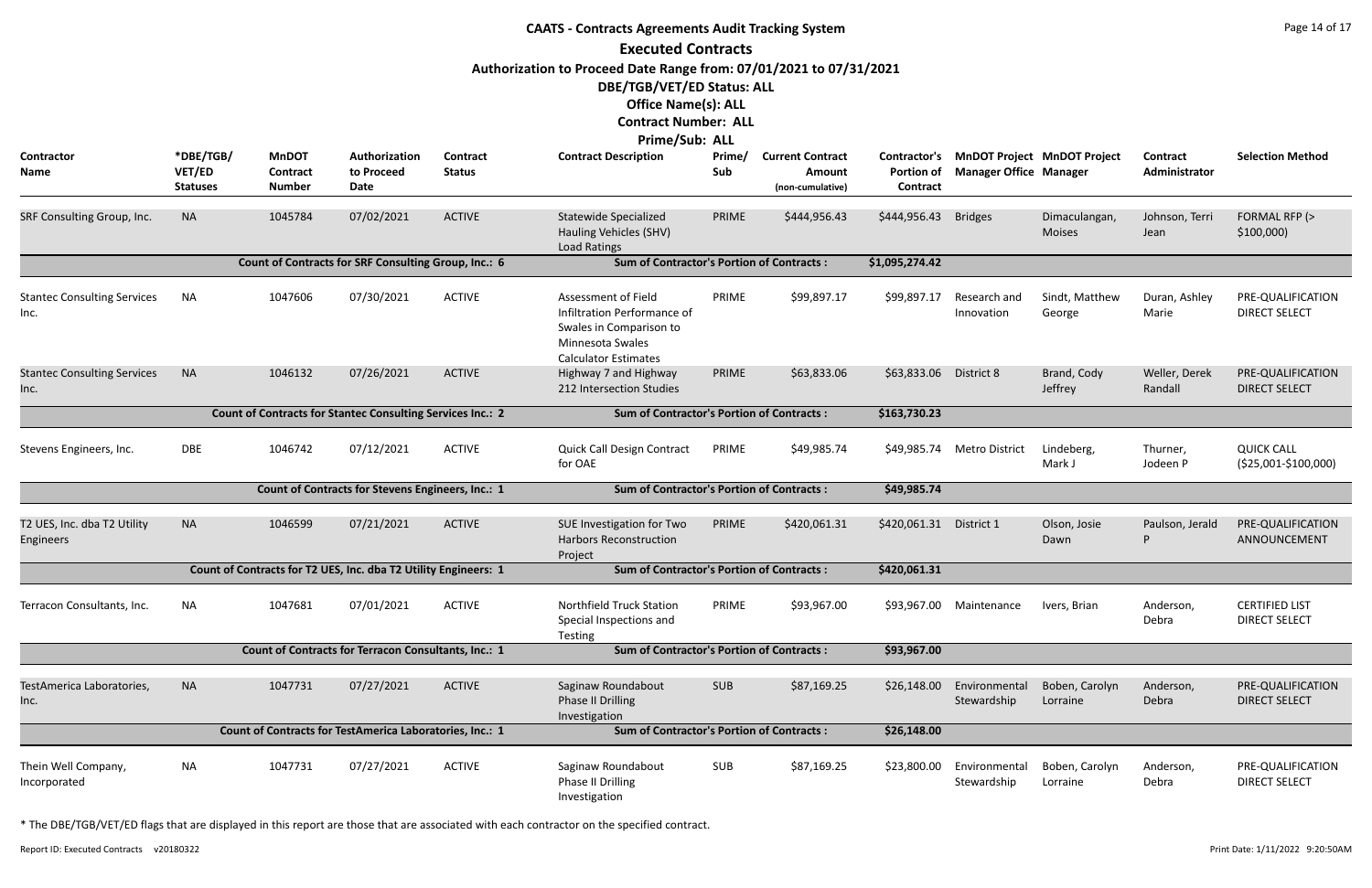|                                            |                                        |                                                                   |                                     |                           | <b>CAATS - Contracts Agreements Audit Tracking System</b>                                                                    |               |                                                              |                                               |                                                            |                                    |                           | Page 15 of 17                                 |
|--------------------------------------------|----------------------------------------|-------------------------------------------------------------------|-------------------------------------|---------------------------|------------------------------------------------------------------------------------------------------------------------------|---------------|--------------------------------------------------------------|-----------------------------------------------|------------------------------------------------------------|------------------------------------|---------------------------|-----------------------------------------------|
|                                            |                                        |                                                                   |                                     |                           | <b>Executed Contracts</b>                                                                                                    |               |                                                              |                                               |                                                            |                                    |                           |                                               |
|                                            |                                        |                                                                   |                                     |                           | Authorization to Proceed Date Range from: 07/01/2021 to 07/31/2021                                                           |               |                                                              |                                               |                                                            |                                    |                           |                                               |
|                                            |                                        |                                                                   |                                     |                           | DBE/TGB/VET/ED Status: ALL                                                                                                   |               |                                                              |                                               |                                                            |                                    |                           |                                               |
|                                            |                                        |                                                                   |                                     |                           | <b>Office Name(s): ALL</b>                                                                                                   |               |                                                              |                                               |                                                            |                                    |                           |                                               |
|                                            |                                        |                                                                   |                                     |                           | <b>Contract Number: ALL</b>                                                                                                  |               |                                                              |                                               |                                                            |                                    |                           |                                               |
|                                            |                                        |                                                                   |                                     |                           | <b>Prime/Sub: ALL</b>                                                                                                        |               |                                                              |                                               |                                                            |                                    |                           |                                               |
| Contractor<br><b>Name</b>                  | *DBE/TGB/<br>VET/ED<br><b>Statuses</b> | <b>MnDOT</b><br><b>Contract</b><br><b>Number</b>                  | Authorization<br>to Proceed<br>Date | Contract<br><b>Status</b> | <b>Contract Description</b>                                                                                                  | Prime/<br>Sub | <b>Current Contract</b><br><b>Amount</b><br>(non-cumulative) | Contractor's<br><b>Portion of</b><br>Contract | <b>Manager Office Manager</b>                              | <b>MnDOT Project MnDOT Project</b> | Contract<br>Administrator | <b>Selection Method</b>                       |
|                                            |                                        |                                                                   |                                     |                           |                                                                                                                              |               |                                                              |                                               |                                                            |                                    |                           |                                               |
|                                            |                                        | Count of Contracts for Thein Well Company, Incorporated: 1        |                                     |                           | <b>Sum of Contractor's Portion of Contracts:</b>                                                                             |               |                                                              | \$23,800.00                                   |                                                            |                                    |                           |                                               |
| Trauner Consulting Services,<br>Inc.       | <b>NA</b>                              | 1047719                                                           | 07/20/2021                          | <b>ACTIVE</b>             | Claim Support & Schedule<br>Analysis                                                                                         | PRIME         | \$100,000.00                                                 | \$100,000.00                                  | Construction & Cegla, Bradley<br>Innovative<br>Contracting |                                    | Peszynski,<br>Nicole      | <b>CERTIFIED LIST</b><br><b>DIRECT SELECT</b> |
|                                            |                                        | Count of Contracts for Trauner Consulting Services, Inc.: 1       |                                     |                           | <b>Sum of Contractor's Portion of Contracts:</b>                                                                             |               |                                                              | \$100,000.00                                  |                                                            |                                    |                           |                                               |
|                                            |                                        |                                                                   |                                     |                           |                                                                                                                              |               |                                                              |                                               |                                                            |                                    |                           |                                               |
| Twell Environmental,<br>Incorporated       | <b>NA</b>                              | 1047643                                                           | 07/16/2021                          | <b>ACTIVE</b>             | Asbestos Abatement for<br>Parcel #5: 604 Stevens Ave<br>W. Rushford, MN                                                      | PRIME         | \$30,090.60                                                  | \$30,090.60                                   | Environmental<br>Stewardship                               | Klein,<br>Jacqueline               | Anderson,<br>Debra        | PRE-QUALIFICATION<br><b>DIRECT SELECT</b>     |
|                                            |                                        | Count of Contracts for Twell Environmental, Incorporated: 1       |                                     |                           | <b>Sum of Contractor's Portion of Contracts:</b>                                                                             |               |                                                              | \$30,090.60                                   |                                                            |                                    |                           |                                               |
|                                            |                                        |                                                                   |                                     |                           |                                                                                                                              |               |                                                              |                                               |                                                            |                                    |                           |                                               |
| University of Minnesota                    | <b>NA</b>                              | 1036342W19 07/22/2021                                             |                                     | <b>ACTIVE</b>             | Tool to Estimate the Safety<br>Impact of Vehicle Levels of<br>Automation on Minnesota<br>Roads                               | PRIME         | \$109,518.00                                                 | \$109,518.00                                  | Research and<br>Innovation                                 | Sindt, Matthew<br>George           | Brand, Melissa<br>Marie   | <b>MASTER CONTRACT</b><br><b>WORK ORDER</b>   |
| University of Minnesota                    | <b>NA</b>                              | 1036342W12 07/20/2021                                             |                                     | <b>ACTIVE</b>             | <b>Rural Community Transit</b><br><b>Strategies</b>                                                                          | PRIME         | \$173,929.00                                                 | \$173,929.00                                  | Research and<br>Innovation                                 | Sindt, Matthew<br>George           | Brand, Melissa<br>Marie   | <b>MASTER CONTRACT</b><br><b>WORK ORDER</b>   |
| University of Minnesota                    | <b>NA</b>                              | 1036342W16 07/13/2021                                             |                                     | <b>ACTIVE</b>             | <b>Improving Transportation</b><br>Equity for all by Centering<br>the Needs of Marginalized<br>and Underserved<br>Communties | PRIME         | \$149,648.00                                                 | \$149,648.00                                  | Research and<br>Innovation                                 | Sindt, Matthew<br>George           | Brand, Melissa<br>Marie   | <b>MASTER CONTRACT</b><br><b>WORK ORDER</b>   |
| University of Minnesota                    | <b>NA</b>                              | 1036342W31 07/07/2021                                             |                                     | <b>ACTIVE</b>             | <b>Center for Transportation</b><br><b>Studies Operations - Fiscal</b><br>years 2022-2023                                    | PRIME         | \$3,960,000.00                                               | \$3,960,000.00                                | Research and<br>Innovation                                 | Sindt, Matthew<br>George           | Brand, Melissa<br>Marie   | <b>MASTER CONTRACT</b><br><b>WORK ORDER</b>   |
| University of Minnesota                    | <b>NA</b>                              | 1036342W30 07/01/2021                                             |                                     | <b>ACTIVE</b>             | MnDOT Office of Research<br>& Innovation Report<br><b>Publication Services -</b><br><b>Fiscal Year 2022-2023</b>             | PRIME         | \$115,049.00                                                 | \$115,049.00                                  | Research and<br>Innovation                                 | Sindt, Matthew<br>George           | Brand, Melissa<br>Marie   | <b>MASTER CONTRACT</b><br><b>WORK ORDER</b>   |
|                                            |                                        | <b>Count of Contracts for University of Minnesota: 5</b>          |                                     |                           | <b>Sum of Contractor's Portion of Contracts:</b>                                                                             |               |                                                              | \$4,508,144.00                                |                                                            |                                    |                           |                                               |
| Widseth Smith Nolting &<br>Associates Inc. | <b>NA</b>                              | 1047173                                                           | 07/30/2021                          | <b>ACTIVE</b>             | TH 220 SP 6017-45 Design<br>Surveys                                                                                          | PRIME         | \$40,189.70                                                  | \$40,189.70 District 2                        |                                                            | Reierson, Katy<br>JoAnn            | Collyard,<br>Anthony      | PRE-QUALIFICATION<br><b>DIRECT SELECT</b>     |
|                                            |                                        | Count of Contracts for Widseth Smith Nolting & Associates Inc.: 1 |                                     |                           | <b>Sum of Contractor's Portion of Contracts:</b>                                                                             |               |                                                              | \$40,189.70                                   |                                                            |                                    |                           |                                               |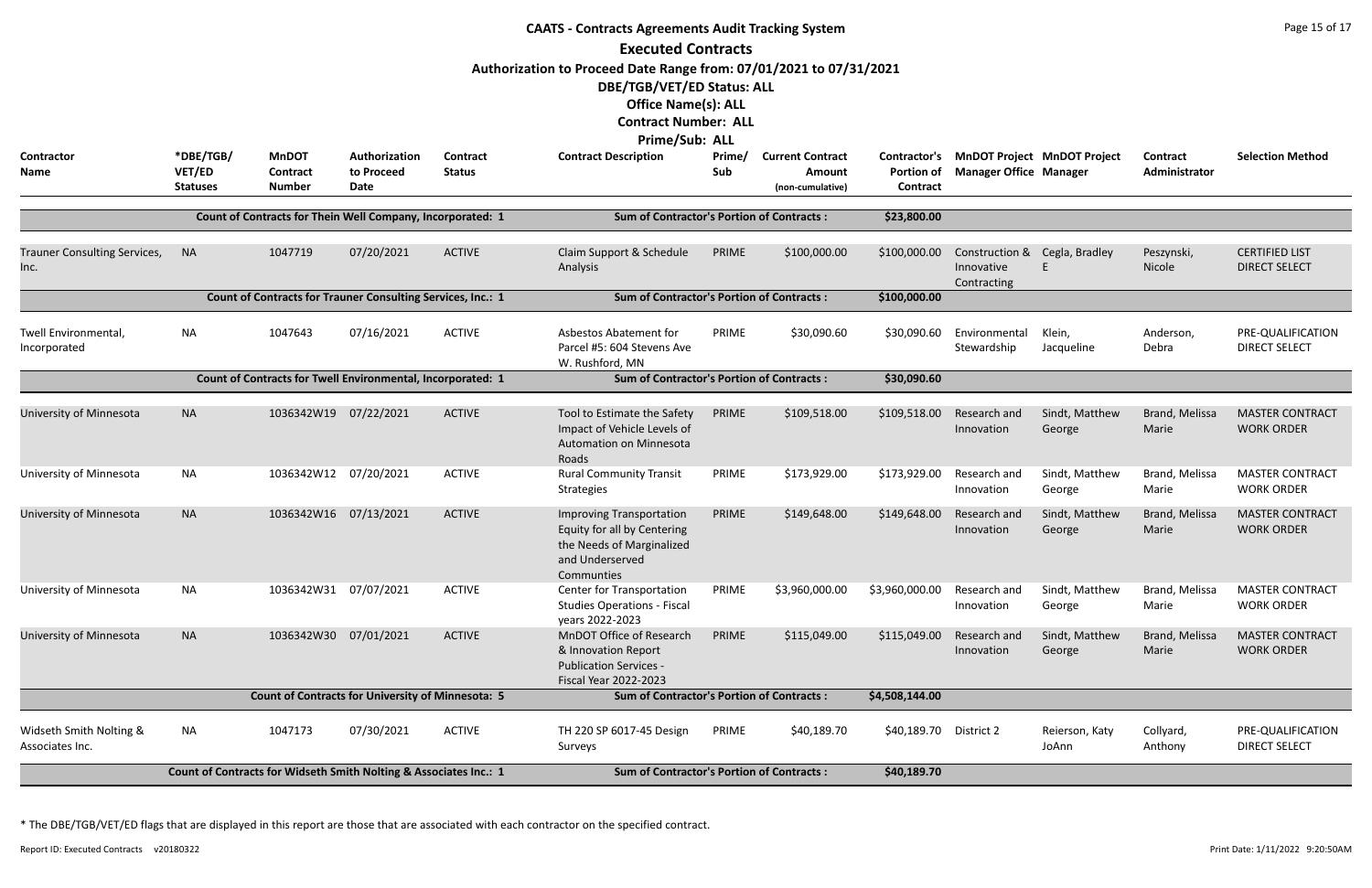|                                                      |                                        |                                                  |                                                                             |                                  | <b>CAATS - Contracts Agreements Audit Tracking System</b><br><b>Executed Contracts</b><br>Authorization to Proceed Date Range from: 07/01/2021 to 07/31/2021 |               |                                                       |                                                      |                                       |                                    |                           | Page 16 of 17                             |
|------------------------------------------------------|----------------------------------------|--------------------------------------------------|-----------------------------------------------------------------------------|----------------------------------|--------------------------------------------------------------------------------------------------------------------------------------------------------------|---------------|-------------------------------------------------------|------------------------------------------------------|---------------------------------------|------------------------------------|---------------------------|-------------------------------------------|
|                                                      |                                        |                                                  |                                                                             |                                  | DBE/TGB/VET/ED Status: ALL<br><b>Office Name(s): ALL</b><br><b>Contract Number: ALL</b><br><b>Prime/Sub: ALL</b>                                             |               |                                                       |                                                      |                                       |                                    |                           |                                           |
| Contractor<br>Name                                   | *DBE/TGB/<br>VET/ED<br><b>Statuses</b> | <b>MnDOT</b><br><b>Contract</b><br><b>Number</b> | Authorization<br>to Proceed<br>Date                                         | <b>Contract</b><br><b>Status</b> | <b>Contract Description</b>                                                                                                                                  | Prime/<br>Sub | <b>Current Contract</b><br>Amount<br>(non-cumulative) | <b>Contractor's</b><br><b>Portion of</b><br>Contract | <b>Manager Office Manager</b>         | <b>MnDOT Project MnDOT Project</b> | Contract<br>Administrator | <b>Selection Method</b>                   |
| Wood Environment &<br>Infrastructure Solutions, Inc. | <b>NA</b>                              | 1047641                                          | 07/23/2021                                                                  | <b>ACTIVE</b>                    | Former Roundhouse<br><b>Property Phase II Drilling</b><br>Investigation                                                                                      | PRIME         | \$41,628.45                                           | \$27,680.45                                          | Environmental<br>Stewardship          | Boben, Carolyn<br>Lorraine         | Anderson,<br>Debra        | PRE-QUALIFICATION<br><b>DIRECT SELECT</b> |
| Wood Environment &<br>Infrastructure Solutions, Inc. | <b>NA</b>                              | 1047642                                          | 07/08/2021                                                                  | <b>ACTIVE</b>                    | <b>Construction Monitoring</b>                                                                                                                               | PRIME         | \$50,857.43                                           | \$50,857.43                                          | Environmental<br>Stewardship          | Boben, Carolyn<br>Lorraine         | Anderson,<br>Debra        | PRE-QUALIFICATION<br><b>DIRECT SELECT</b> |
|                                                      |                                        |                                                  | Count of Contracts for Wood Environment & Infrastructure Solutions, Inc.: 2 |                                  | <b>Sum of Contractor's Portion of Contracts:</b>                                                                                                             |               |                                                       | \$78,537.88                                          |                                       |                                    |                           |                                           |
| WSB & Associates, Inc.                               | <b>NA</b>                              | 1046947                                          | 07/20/2021                                                                  | <b>ACTIVE</b>                    | TH 5 - Segment 1 - Right of<br><b>Way Acquisition</b>                                                                                                        | PRIME         | \$382,926.96                                          | \$276,826.96                                         | <b>Metro District</b>                 | Klismith,<br>Benjamin B            | Thurner,<br>Jodeen P      | PRE-QUALIFICATION<br>ANNOUNCEMENT         |
| WSB & Associates, Inc.                               | <b>NA</b>                              | 1047215                                          | 07/19/2021                                                                  | <b>ACTIVE</b>                    | <b>Contractors Missing</b><br>Deadlines/Over<br>Committing                                                                                                   | PRIME         | \$42,620.46                                           | \$42,620.46                                          | Research and<br>Innovation            | Sindt, Matthew<br>George           | Brand, Melissa<br>Marie   | PRE-QUALIFICATION<br><b>DIRECT SELECT</b> |
| WSB & Associates, Inc.                               | <b>NA</b>                              | 1046536                                          | 07/01/2021                                                                  | <b>ACTIVE</b>                    | <b>Robert Street Bridge</b><br><b>Project Management</b><br>Assistance                                                                                       | PRIME         | \$99,996.49                                           | \$99,996.49                                          | <b>Bridges</b>                        | Grzybowski,<br>Ashley M            | Lichtsinn,<br>Colleen     | PRE-QUALIFICATION<br><b>DIRECT SELECT</b> |
|                                                      |                                        |                                                  | Count of Contracts for WSB & Associates, Inc.: 3                            |                                  | <b>Sum of Contractor's Portion of Contracts:</b>                                                                                                             |               |                                                       | \$419,443.91                                         |                                       |                                    |                           |                                           |
| WSP USA, Inc.                                        | <b>NA</b>                              | 1047731                                          | 07/27/2021                                                                  | <b>ACTIVE</b>                    | Saginaw Roundabout<br>Phase II Drilling<br>Investigation                                                                                                     | PRIME         | \$87,169.25                                           | \$37,221.25                                          | Environmental<br>Stewardship Lorraine | Boben, Carolyn                     | Anderson,<br>Debra        | PRE-QUALIFICATION<br><b>DIRECT SELECT</b> |
|                                                      |                                        |                                                  | Count of Contracts for WSP USA, Inc.: 1                                     |                                  | <b>Sum of Contractor's Portion of Contracts:</b>                                                                                                             |               |                                                       | \$37,221.25                                          |                                       |                                    |                           |                                           |
| Z Companies, Inc. dba Zan<br>Associates              | DBE/TGB                                | 1046580                                          | 07/23/2021                                                                  | <b>ACTIVE</b>                    | Minnesota Rail Grade<br><b>Crossing Action Plan</b>                                                                                                          | <b>SUB</b>    | \$188,095.62                                          | \$62,800.00                                          | Freight &<br>Commcl Veh<br>Ops        | Whitcher, Julie<br>M               | Friberg,<br>Michael       | FORMAL RFP (><br>\$100,000                |
|                                                      |                                        |                                                  | Count of Contracts for Z Companies, Inc. dba Zan Associates: 1              |                                  | <b>Sum of Contractor's Portion of Contracts:</b>                                                                                                             |               |                                                       | \$62,800.00                                          |                                       |                                    |                           |                                           |